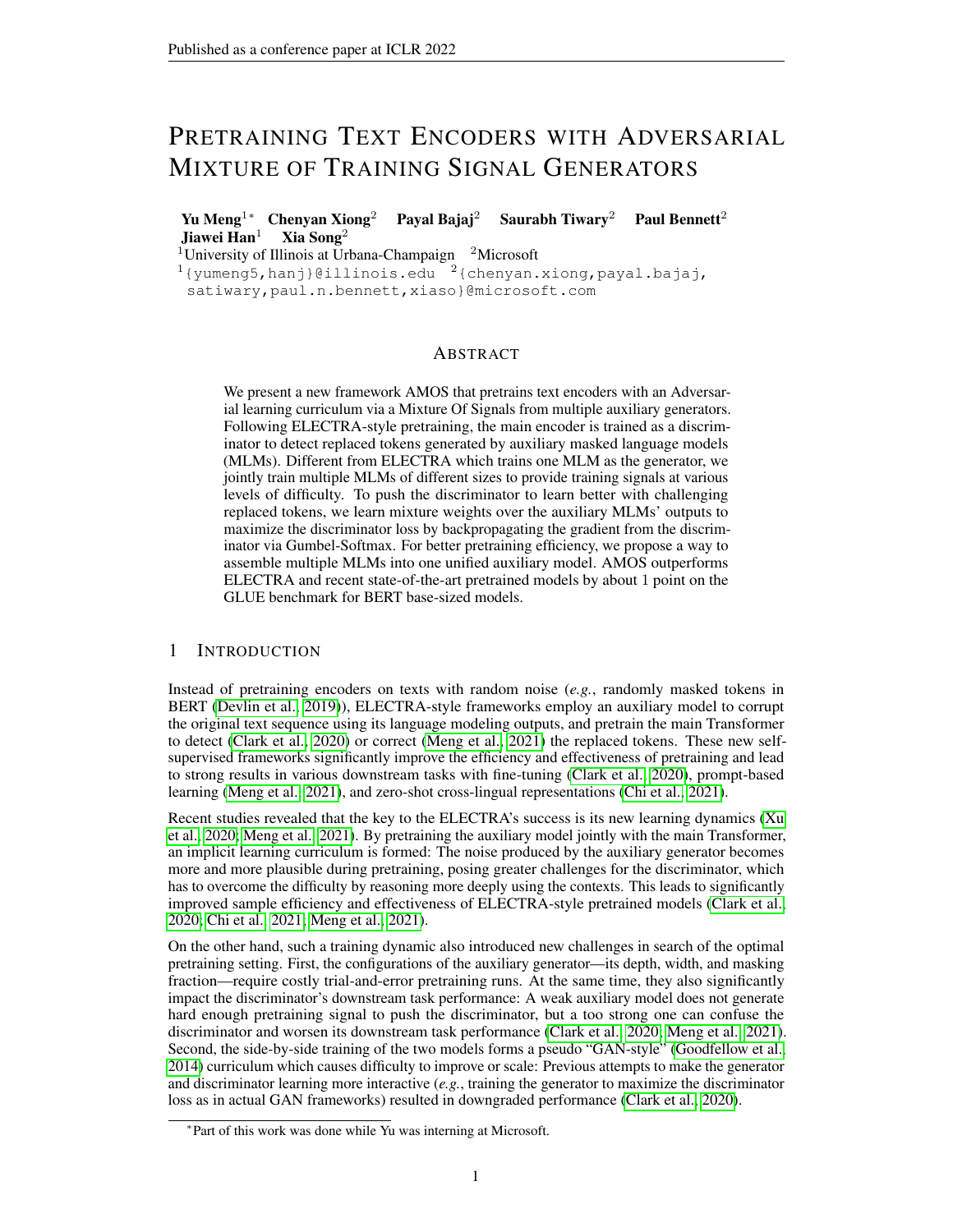In this paper, we present a new approach that learns to automatically select pretraining signals and constructs the learning curriculum of ELECTRA-style frameworks. Our approach, AMOS, "*A*dversarial *M*ixture *O*f *S*ignals" for text encoder pretraining, samples a diverse set of pretraining signals from different layers of an auxiliary generator. The sampling is conducted with Gumbel-Softmax gradient estimation of the (reversed) gradient backpropagated from the main discriminator, which allows adversarial learning of mixture weights over the auxiliary generator's signals. In this way, AMOS constructs a more diverse set of pretraining signals for the main discriminator training and enables an automatic selection of the signals to form a more effective learning curriculum. In addition, by sampling from different layers of one generator model, AMOS ensures minimum computation overhead.

Our experiments on the GLUE and SQuAD benchmark demonstrate the effectiveness of AMOS. In the standard  $BERT_{Base}$  and  $RoBERT_{Base++}$  pretraining settings [\(Devlin et al., 2019\)](#page-9-0), AMOS shows robust advantage across all included language representation tasks. The improvements are significant as it advances the state-of-the-arts by about 1 absolute point on average GLUE score and has competitive SQuAD accuracy. Our thorough ablation studies confirm that such effectiveness stems from the diverse training signals from the mixture of generators and the adversarial learning approach to combine them.<sup>[1](#page-1-0)</sup>

In the rest of this paper, we first recap related work (Section [2\)](#page-1-1) and then propose our methods (Section [3\)](#page-2-0). After that we describe our experimental settings (Section [4\)](#page-5-0) and evaluation results (Section [5\)](#page-6-0). The last section concludes and discusses potential future research directions.

# <span id="page-1-1"></span>2 RELATED WORK

Besides the standard auto-regressive language modeling [\(Radford et al., 2019\)](#page-10-1) and masked language modeling (MLM) [\(Devlin et al., 2019\)](#page-9-0), many have explored different designs of the pretraining task, for example, prefix language modeling [\(Raffel et al., 2019\)](#page-10-2), permutational language modeling [\(Yang](#page-11-1) [et al., 2019\)](#page-11-1), and unified language modeling [\(Dong et al., 2019\)](#page-9-4). The advantage of *manually constructed* pretraining tasks is more often observed in an application-specific manner, where prior knowledge about the target scenario is introduced [\(Guu et al., 2020;](#page-10-3) [Roberts et al., 2020;](#page-11-2) [Jia et al.,](#page-10-4) [2021;](#page-10-4) [Lu et al., 2021\)](#page-10-5). To pretrain general purpose language representations, the standard MLM task often offers the best combination of simplicity, robustness, and generalization ability among those manually constructed pretraining signals [\(Raffel et al., 2019;](#page-10-2) [Lewis et al., 2019\)](#page-10-6).

[Clark et al.](#page-9-1) [\(2020\)](#page-9-1) developed a novel framework ELECTRA to pretrain Transformers with *modelgenerated* signals. They employed an auxiliary MLM model, the "generator", to replace the masked positions in the input sequence with tokens sampled from its language model head. The main Transformer, the "discriminator", is pretrained to detect the replaced tokens. In this way, the main model is trained to the denoise the more challenging noises from the auxiliary language model. As a result, ELECTRA requires much fewer pretraining data points to reach the performance of MLM pretrained models, and offers better downstream performance when converged.

The unique effectiveness of ELECTRA intrigued many studies to understand its real source of advantage. [Clark et al.](#page-9-1) [\(2020\)](#page-9-1) originally noted the sample efficiency comes from ELECTRA's replaced token detection task being able to leverage all token positions for training. Later, [Xu](#page-11-0) [et al.](#page-11-0) [\(2020\)](#page-11-0) pointed to the more influential change of the pretraining task complexity for the main Transformer. Recently, [Meng et al.](#page-10-0) [\(2021\)](#page-10-0) conducted a thorough ablation study on many variants of ELECTRA-style models and revealed the benefits of pretraining with more challenge signals generated by the auxiliary model, as well as the implicit learning curriculum by pretraining two models side-by-side.

One popular line of research to improve ELECTRA-style models is to upgrade the replaced token detection task to more semantically informative ones. [Xu et al.](#page-11-0) [\(2020\)](#page-11-0) proposed the multi-word choice task which pretrains the main model to pick the original token from a small candidate set. COCO-LM developed a corrective language modeling task which pretrains the main model to recover the original tokens [\(Meng et al., 2021\)](#page-10-0).

<span id="page-1-0"></span><sup>&</sup>lt;sup>1</sup>Code and pretrained models can be found at <https://github.com/microsoft/AMOS>.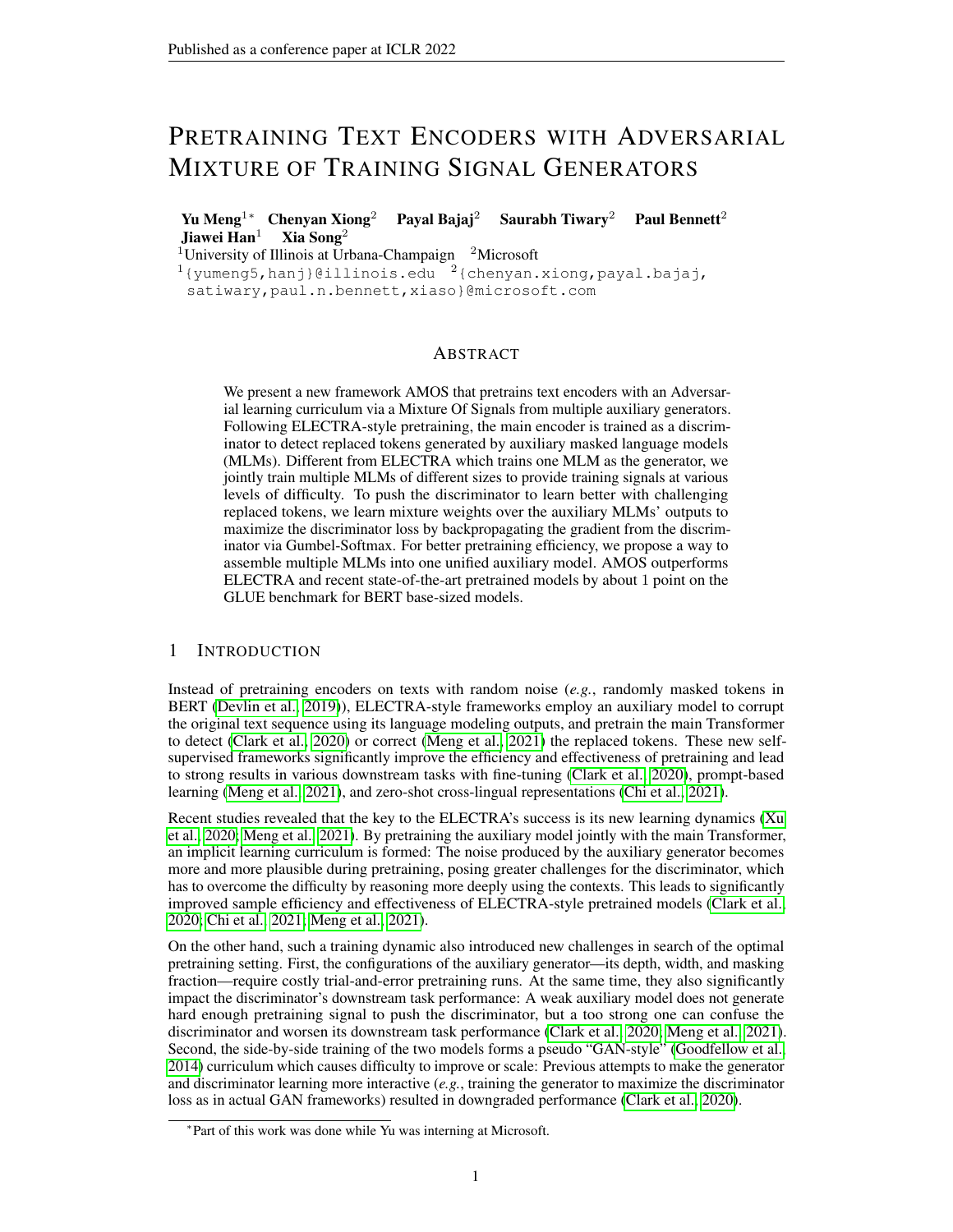Another line of research is to improve the training signal construction on the auxiliary side. In ELECTRA, [Clark et al.](#page-9-1) [\(2020\)](#page-9-1) experimented with adversarially training the auxiliary model using feedback from the discriminator model via reinforcement learning, but observed worse downstream performance. [Hao et al.](#page-10-7) [\(2021\)](#page-10-7) kept the auxiliary model unchanged and augmented the replaced token sampling with predicted signal difficulty and smoothed probability via Focal Loss [\(Lin et al.,](#page-10-8) [2017\)](#page-10-8). In this work, we continue this line of research and focus on how to more automatically and effectively construct the learning signals for ELECTRA-style models.

### <span id="page-2-0"></span>3 METHOD

In this section, we first recap the preliminary of ELECTRA-style pretraining, the explorations of its learning curriculum, and then present our AMOS framework.

### 3.1 PRELIMINARY ON ELECTRA-STYLE PRETRAINING

In ELECTRA-style pretraining [\(Clark et al., 2020\)](#page-9-1), two Transformer models are trained side-by-side: One is trained via standard masked language modeling (MLM) and is used to generate replaced tokens to corrupt the original sequences; the other is trained to denoise the corruptions from the first model (*e.g.*, via replaced token detection (RTD) [\(Clark et al., 2020\)](#page-9-1), multi-word choice [\(Xu et al.,](#page-11-0) [2020\)](#page-11-0), or corrective language modeling [\(Meng et al., 2021\)](#page-10-0)). The second model is the main model to use in downstream tasks (the "discriminator"). The first one is the auxiliary, often referred to as the training data "generator". In this work we built upon the original ELECTRA setup where the main model is trained with RTD.

**Generator Training.** Given an original sequence  $X^{\text{orig}} = [X_1^{\text{orig}}; \dots; X_n^{\text{orig}}; \dots; X_n^{\text{orig}}]$ , 15% of its tokens are randomly replaced by [MASK] symbols, and the resulting masked sequence  $X^{\text{mask}} =$  $[x_1^{\text{orig}};...;$  [MASK] $_i$ ::::  $x_n^{\text{orig}}$ ] is fed to the generator which is trained via the following loss to predict the original tokens from the vocabulary  $V$  at the set of masked positions  $M$ :

$$
p_{\text{MLM}}(x_t|\boldsymbol{h}_i) = \frac{\exp(\boldsymbol{x}_t^{\top}\boldsymbol{h}_i)}{\sum_{t^0=1}^{|V|}\exp(\boldsymbol{x}_{t^0}^{\top}\boldsymbol{h}_i)}; \quad \text{L}_{\text{GEN}} = \text{E}\left(\sum_{i\in\mathcal{M}}\log p_{\text{MLM}}\left(x_i^{\text{orig}}|\boldsymbol{h}_i\right)\right);
$$

where  $f h_i g_{i=1}^n$  are the contextualized representations generated by the Transformer (after the projection head) and  $f\mathbf{x}_t g_{t=1}^{|V|}$  are the token embeddings.

**Discriminator Training.** A replaced sequence  $X^{rep}$  is constructed by sampling from the generator's MLM probability distribution:

<span id="page-2-1"></span>
$$
x_i^{\text{rep}} \quad p_{\text{MLM}}(x/\mathbf{h}_i) \; ; \; \text{if} \; i \; 2 \; \mathcal{M} \; ; \quad x_i^{\text{rep}} = x_i^{\text{orig}} \; ; \; \text{else.}
$$

The discriminator takes  $X^{rep}$  as input and is trained to distinguish replaced tokens produced by the generator against the original tokens via the binary classification loss:

$$
L_{\text{DISC}} = E \left( \sum_{\substack{x_i^{\text{rep}} = x_j^{\text{orig}}}} \log \rho_{\text{RTD}} \left( x_i^{\text{rep}} = x_i^{\text{orig}} \middle| \mathbf{h}_i \right) \sum_{\substack{x_i^{\text{rep}} \neq x_i^{\text{orig}} \\ X_i^{\text{rep}} \neq x_i^{\text{orig}}}} \log \left( 1 - \rho_{\text{RTD}} \left( x_i^{\text{rep}} = x_i^{\text{orig}} \middle| \mathbf{h}_i \right) \right) \right) ;
$$
\n(1)

where  $p_{\text{RTD}}(x_i^{\text{rep}} = x_i^{\text{orig}} | \mathbf{h}_i) = \exp(\mathbf{w}^{\top} \mathbf{h}_i) = (1 + \exp(\mathbf{w}^{\top} \mathbf{h}_i))$  and w is a learnable weight vector.

By training the generator side-by-side with the discriminator, this ELECTRA-Style framework constructs a natural learning curriculum for the main model. At the beginning, the generator is weak and the replaced tokens are nearly random, making the pretraining task of the main model easy for a head start. As the generator learns better, the corruptions from it become more challenging, which increase the difficulty of the learning task for the main model. After a series of studies, recent research confirmed that this curriculum learning is the key to ELECTRA-style framework's effectiveness [\(Clark et al., 2020;](#page-9-1) [Xu et al., 2020;](#page-11-0) [Meng et al., 2021\)](#page-10-0). Pretraining with randomly replaced tokens or starting with a converged generator's harder signals both significantly worsen the discriminator effectiveness [\(Meng et al., 2021\)](#page-10-0).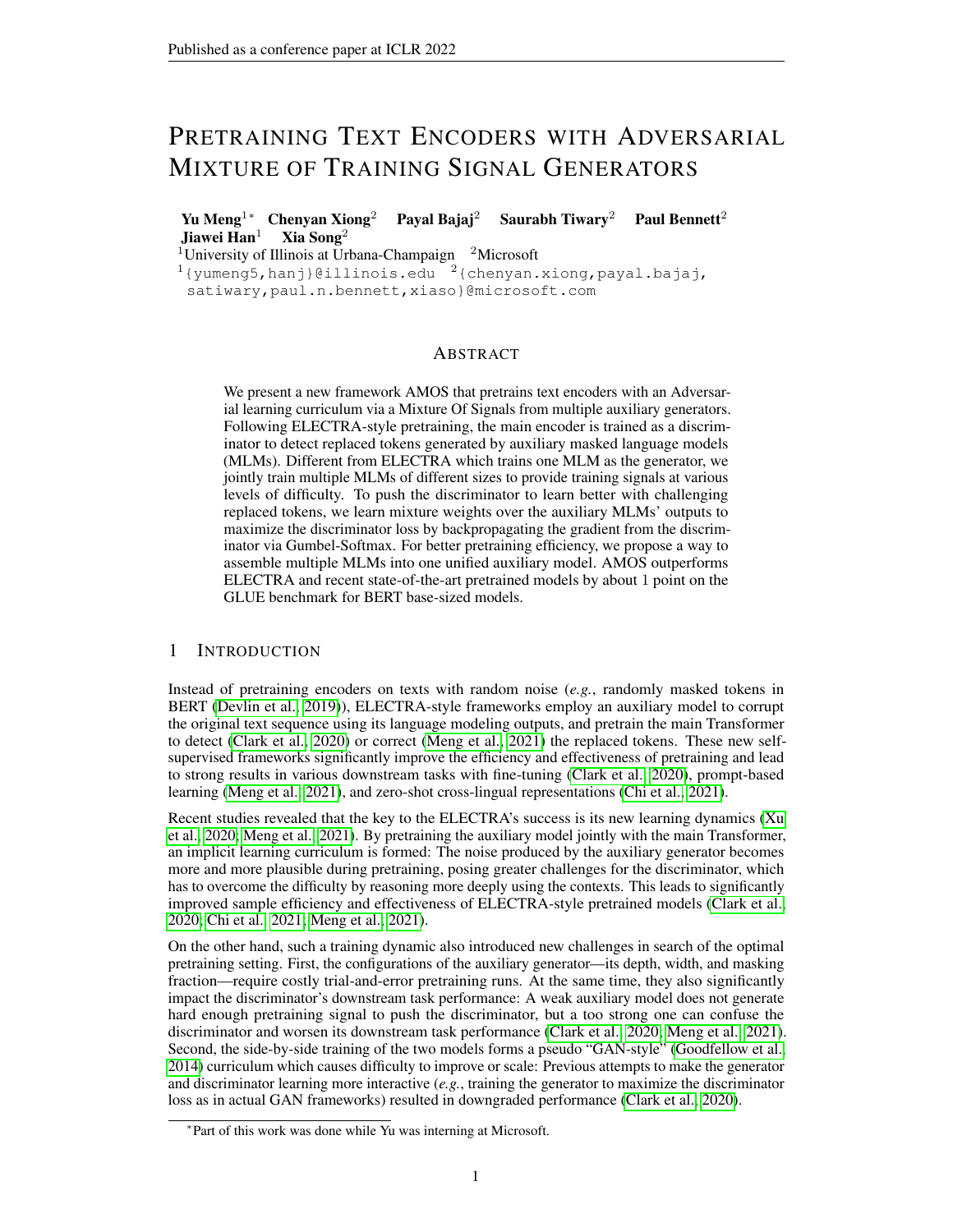#### 3.2 IN SEARCH OF THE OPTIMAL CURRICULUM IN ELECTRA

In general, configuring a learning curriculum for neural model training is tricky [\(Bengio et al., 2009;](#page-9-5) [Hacohen & Weinshall, 2019\)](#page-10-9). Many moving pieces are involved—how to measure the difficulty of training signals; when and how to change the training signal difficulty—all require manual trialand-error and careful designs [\(Graves et al., 2017\)](#page-10-10). The same challenge persists in ELECTRA-style pretraining models. More specifically, it is unclear how to choose the size of the generator network and how to control the training dynamics of the generator and discriminator.

Generator Size. There are many factors on the auxiliary side that affect the difficulty of the generated signals: Network depth, width, MLM mask fraction, and whether to use dropout when sampling the replaced tokens. All of these have notable impact on the performance of the pretrained discriminator model. The general consensus is that the generator should be smaller than the discriminator but all the rest vary setting by setting.

The original ELECTRA framework kept the generator's Transformer layer depth the same with the discriminator model, enabled dropout in both its

<span id="page-3-0"></span>

Figure 1: (a) After pretraining: Distribution of discriminator loss on replaced tokens by 4=6=8-layer generators. Histograms/Curves are distribution bins/kernel density estimates. (b) During pretraining: 4=6=8-layer generator loss.

training and sampling, and mainly explored using a smaller width (*e.g.*, with 1=3 hidden dimensions of the main model). They also empirically found that large-sized discriminators prefer different mask fractions on the generator side.

Later, COCO-LM [\(Meng et al., 2021\)](#page-10-0) empirically found that it is better to use a shallower generator but of the same width as the main model, while also disabling dropout when sampling replaced tokens. The depth of the generator is still chosen empirically and the optimal settings vary with the configurations of the discriminator model.

To illustrate the difficulty of training signals by generators with different depths, we train BERT<sub>Base</sub>sized discriminators with 4/6/8-layer generators, and show their RTD loss on replaced tokens by these different-sized generators in Figure [1a.](#page-3-0) The average discriminator loss grows with generator depth, indicating the increased signal difficulty, and the three distributions overlap with each other. The current practice is to enumerate different generators and choose the one leading to the best downstream task performance of the discriminator, which is tedious and unsustainable.

Generator Training Dynamics. As discussed earlier, ELECTRA constructs an implicit learning curriculum with the training process of the generator. To illustrate this implicit curriculum, in Figure [1b](#page-3-0) we plot the MLM loss of the generators during pretraining. The convergence of the MLM models follows a logarithmic schedule: The loss drops sharply in the first 10% of pretraining and decreases slowly afterwards. It is unclear whether such a training process of the generator automatically leads to the optimal curriculum for discriminator training. Unfortunately, it is challenging to manually explore different generator training dynamics in ELECTRA-style frameworks as it is trained side-by-side with the discriminator.

One idea to improve ELECTRA-style frameworks is to connect the training of the generator with feedbacks from the discriminator (*e.g.*, as in GAN-style models [\(Goodfellow et al., 2014\)](#page-9-3)) so that the generator can be adapted based on the latest discriminator's state throughout pretraining. [Clark](#page-9-1) [et al.](#page-9-1) [\(2020\)](#page-9-1) experimented with training the generators to produce more difficult signals for the discriminator, using policy gradients from the latter. However, this adversarial setup makes the training unstable and yields worse results, similar to the instability of GAN-style training in other language modeling tasks [\(Caccia et al., 2020\)](#page-9-6). [Hao et al.](#page-10-7) [\(2021\)](#page-10-7) introduced a training signal difficulty estimator to adjust the sampling of replaced tokens in MLM for more challenging training signals. It achieved better results than the original ELECTRA but still kept the generator training intact.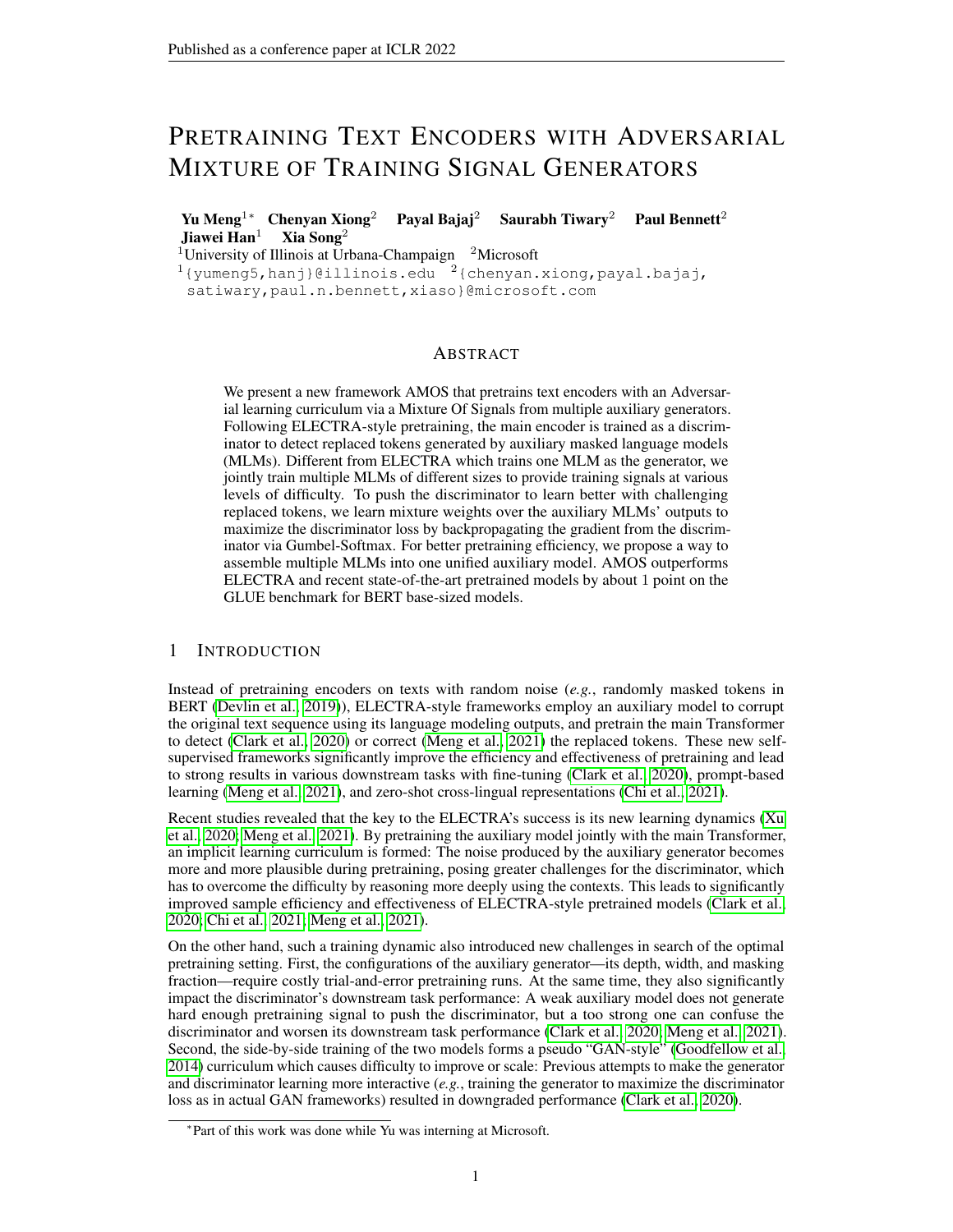<span id="page-4-0"></span>

Figure 2: Overview of AMOS. The generator has multiple layers trained with MLM to provide training signals of various levels of difficulty. The mixture weights over MLM outputs are learned to maximize the discriminator loss, by backpropagating the estimated reversed gradient from the discriminator via Gumbel-Softmax. The discriminator is trained by the RTD task.

#### 3.3 ADVERSARIAL LEARNING WITH MIXTURE OF GENERATORS

Intuitively, different-sized generators provide training signals at different levels of difficulty and also may advocate the discriminator to capture different linguistic information. For example, as shown in various probing studies [\(Tenney et al., 2019a;](#page-11-3)[b\)](#page-11-4), a very shallow MLM model may still make trivial syntactic mistakes, thus the discriminator can focus on learning simple language syntax to identify these errors, while the errors made by a deep MLM model may require the discriminator to capture more sophisticated language semantics to detect.

In this work, instead of empirically searching for the best generator setup, we propose the AMOS framework that (1) employs multiple MLM generators to construct a diverse set of pretraining signals, and (2) adversarially learns the mixture of these generator outputs from discriminator feedback to construct more challenging signals. These two designs enable AMOS to automatically compose an effective curriculum. Figure [2](#page-4-0) shows an overview of our AMOS framework.

Multi-Layer MLM Generator. A straightforward way to obtain a diverse set of signals for replaced token generation is to utilize multiple generator networks of different depths. However, jointly training K different MLM generators is expensive. Therefore, we propose to train a single generator with multiple MLM heads at different layers to mimic the effect of using multiple MLM generators. Specifically, suppose we aim to use K generators of depths  $D = fd_1/d_2$ ; :::;  $d_K g(d_1 < d_2$  $d_K$ ), then we will instead train one generator of depth  $d_K$ , and insert an MLM head to each layer  $d$  2 D. The K MLM heads will be jointly trained and the MLM head parameters are shared across the  $K$  heads:

<span id="page-4-1"></span>
$$
\rho_{\text{MLM}}\left(x_t\big|\boldsymbol{h}_i^{(d)}\right) = \frac{\exp\left(\boldsymbol{x}_t^{\top}\boldsymbol{h}_i^{(d)}\right)}{\sum_{t^0=1}^{|V|}\exp\left(\boldsymbol{x}_{t^0}^{\top}\boldsymbol{h}_i^{(d)}\right)};\ \ \text{L}_{\text{GEN}} = \text{E}\left(\sum_{i\in\mathcal{M}}\sum_{d\in\mathcal{D}}\log\rho_{\text{MLM}}\left(x_i^{\text{orig}}\big|\boldsymbol{h}_i^{(d)}\right)\right); \ \ (2)
$$

where  $fh_i^{(d)}g_{i=1}^n$  are the contextualized representations generated by the Transformer at the *dth* layer (after the projection head). During training, gradient backpropagation from upper layers is disabled at each layer  $d \n\supseteq D$  so that the generator is partitioned into K blocks where each block is trained via its own MLM objective without being disturbed by other blocks. This allows each block to act as individual MLM generators, while also leveraging the representations generated by previous blocks.

Learning Adversarial Mixture Weights. It would be desirable to progressively adapt the output signals of the multi-layer MLM generator based on the discriminator's state throughout pretraining. The generated replaced tokens are thus more informative for discriminator training (*i.e.*, avoid generating easy signals which can already be well distinguished by the discriminator). Given the instability of GAN-style training to language modeling [\(Caccia et al., 2020;](#page-9-6) [Clark et al., 2020\)](#page-9-1), we maintain the MLM training objective of the generator, and adjust the outputs of the generator by learning mixture weights over the multiple MLM heads' outputs.

Specifically, for each masked position  $i \, 2 \, \mathcal{M}$ , we learn mixture weights i over the embeddings  $h_i^{(d)}$ , which is generated by each MLM head, to obtain the combined MLM embedding  $\bar{h}_i$ . Then the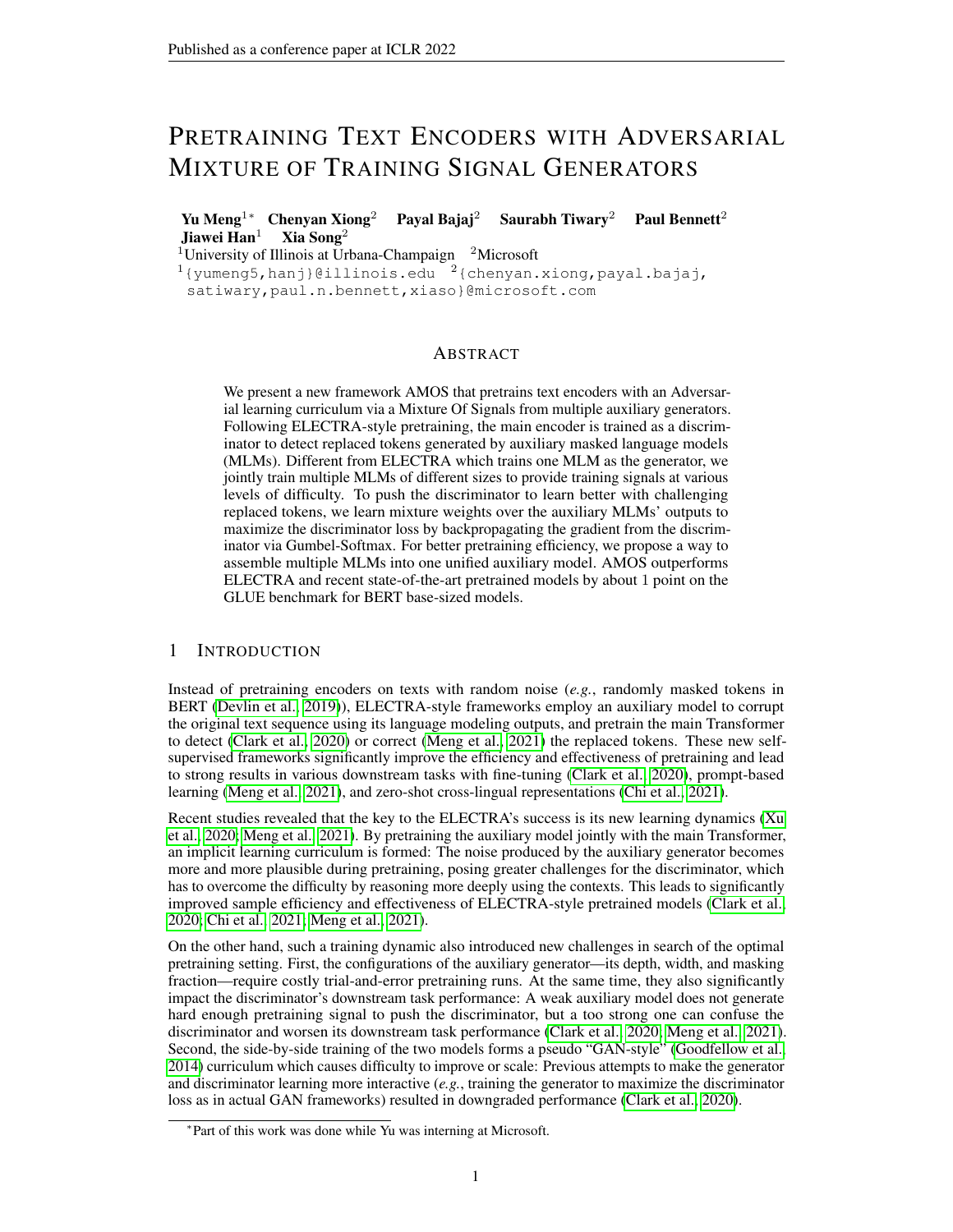final token sampling probability distribution  $p_{MLM}$  is computed:

<span id="page-5-1"></span>
$$
j^{(d)}_j = \frac{\exp\left(\mathbf{V}^\top \mathbf{f}_j^{(d)}\right)}{\sum_{d^0 \in \mathcal{D}} \exp\left(\mathbf{V}^\top \mathbf{f}_j^{(d^0)}\right)}; \ \bar{\mathbf{h}}_i = \sum_{d \in \mathcal{D}} \left\{j^{(d)} \mathbf{h}_i^{(d)}; \ \rho_{\text{MLM}}\left(x_t | \bar{\mathbf{h}}_i\right) = \frac{\exp\left(\mathbf{x}_t^\top \bar{\mathbf{h}}_i\right)}{\sum_{t^0=1}^{|V|} \exp\left(\mathbf{x}_{t^0}^\top \bar{\mathbf{h}}_i\right)}; \ (3)
$$

where **v** is a learnable weight vector;  $f f_i^{(d)} g_{i=1}^n$  are the contextualized representations generated by the Transformer at the dth layer (before the projection head in MLM).

However, directly sampling from the above MLM distribution fails to enable the mixture weight learning to be guided by the discriminator: The sampling operation is non-differentiable and prevents gradient backpropagation from the discriminator to the generator. We leverage Gumbel-Softmax [\(Jang](#page-10-11) [et al., 2017\)](#page-10-11) for a continuous approximation to the sampling operation for gradient estimation:

$$
\hat{p}_{\text{MLM}}\left(x_t|\bar{\boldsymbol{h}}_i\right) = \frac{\exp\left((\log t + gt) - \epsilon\right)}{\sum_{t'=1}^{|V|} \exp\left((\log t + gt') - \epsilon\right)}; \quad \text{8t}; \quad t = p_{\text{MLM}}\left(x_t|\bar{\boldsymbol{h}}_i\right); \quad \text{Gumbel}(0,1);
$$

where is a temperature hyperparameter (a smaller results in a more accurate approximation).

Once we have the gradient estimation backpropagated from the discriminator side, we will update the mixture weights to *maximize* the discriminator loss. This forms an *adversarial* learning curriculum as the multiple MLMs' outputs are always combined to construct challenging replaced tokens given the latest discriminator state. Such an adversarial learning setup can be easily implemented via a gradient reversal layer [\(Ganin et al., 2016\)](#page-9-7) that multiplies the gradient backpropagated from the discriminator side by 1 when updating the mixture weights.

**Overall Training.** AMOS jointly trains the multi-layer MLM generator  $_{GEN}$ , the mixture weight parameter  $v$ , and the discriminator  $_{\text{DISC}}$  via the following losses:

$$
\frac{\ast}{\text{GEN}}; \mathbf{V}^* \qquad \arg\min_{\mathbf{\theta}_{\text{GEN}};\mathbf{v}} \left( \angle_{\text{GEN}} \qquad \angle_{\text{DISC}} \right); \qquad \frac{\ast}{\text{DISC}} \qquad \arg\min_{\mathbf{\theta}_{\text{DISC}}}\angle_{\text{DISC}}; \tag{4}
$$

where is a hyperparameter balancing the weight of the two losses. Similar to ELECTRA, the generator minimizes  $L_{\text{GEN}}$  in Eqn. [\(2\)](#page-4-1) and the discriminator minimizes  $L_{\text{DISC}}$  in Eqn. [\(1\)](#page-2-1). The notable difference from ELECTRA is that AMOS additionally trains the generator's mixture weights (thus  $v$  and  $_{\text{GEN}}$ ) to maximize the discriminator loss. Note that the gradient backpropagated from the discriminator through the Gumbel-Softmax estimation is used to update the mixture weights, but *not* the MLM embeddings (*i.e.*, in Eqn. [\(3\)](#page-5-1),  $\int_{i}^{(d)}$  is updated by the gradient from the discriminator side, while  $h_i^{(d)}$  is not). This guarantees that the generator's language modeling ability is still acquired through the MLM task without being disturbed by discriminator signals.

#### <span id="page-5-0"></span>4 EXPERIMENTAL SETUP

Pretraining Settings. We experiment with two standard pretraining settings, *base* and *base++*: Base is the BERT<sub>Base</sub> training configuration [\(Devlin et al., 2019\)](#page-9-0): Pretraining on Wikipedia and BookCorpus [\(Zhu et al., 2015\)](#page-12-0) (16 GB of texts) for 256 million samples on 512 token sequences (125K batches with 2048 batch size). We use the same corpus and 32; 768 uncased BPE vocabulary [\(Sennrich](#page-11-5) [et al., 2015\)](#page-11-5) as with TUPE [\(Ke et al., 2020\)](#page-10-12) and COCO-LM [\(Meng et al., 2021\)](#page-10-0).

*Base++* trains the base size model with larger corpora and/or more training steps. We add in OpenWebText [\(Gokaslan & Cohen, 2019\)](#page-9-8), CC-News [\(Liu et al., 2019\)](#page-10-13) and STORIES [\(Trinh & Le,](#page-11-6) [2018\)](#page-11-6), to a total of 160 GB texts, and train for 4 billion (with 2048 batch size) samples, following recent research [Bao et al.](#page-9-9) [\(2020\)](#page-9-9); [Liu et al.](#page-10-13) [\(2019\)](#page-10-13); [Yang et al.](#page-11-1) [\(2019\)](#page-11-1). We follow the prepossessing of UniLMV2 [\(Bao et al., 2020\)](#page-9-9) and use 64; 000 cased BPE vocabulary.

**Model Architecture.** Our *base/base*++ discriminator model uses the BERT<sub>Base</sub> architecture [\(Devlin](#page-9-0) [et al., 2019\)](#page-9-0): 12 layer Transformer, 768 hidden size, plus T5 relative position encoding [\(Raffel et al.,](#page-10-2) [2019\)](#page-10-2). Our generator is an 8-layer Transformer with the same hidden size, and the MLM heads are inserted at the 4th, 6th and 8th layers (to mimic having three generators). We disable dropout in the generator following [Meng et al.](#page-10-0) [\(2021\)](#page-10-0).

Downstream Tasks. We use the tasks included in GLUE [\(Wang et al., 2018\)](#page-11-7) and SQuAD 2.0 reading comprehension [\(Rajpurkar et al., 2016\)](#page-10-14). All models are evaluated with the same standard fine-tuning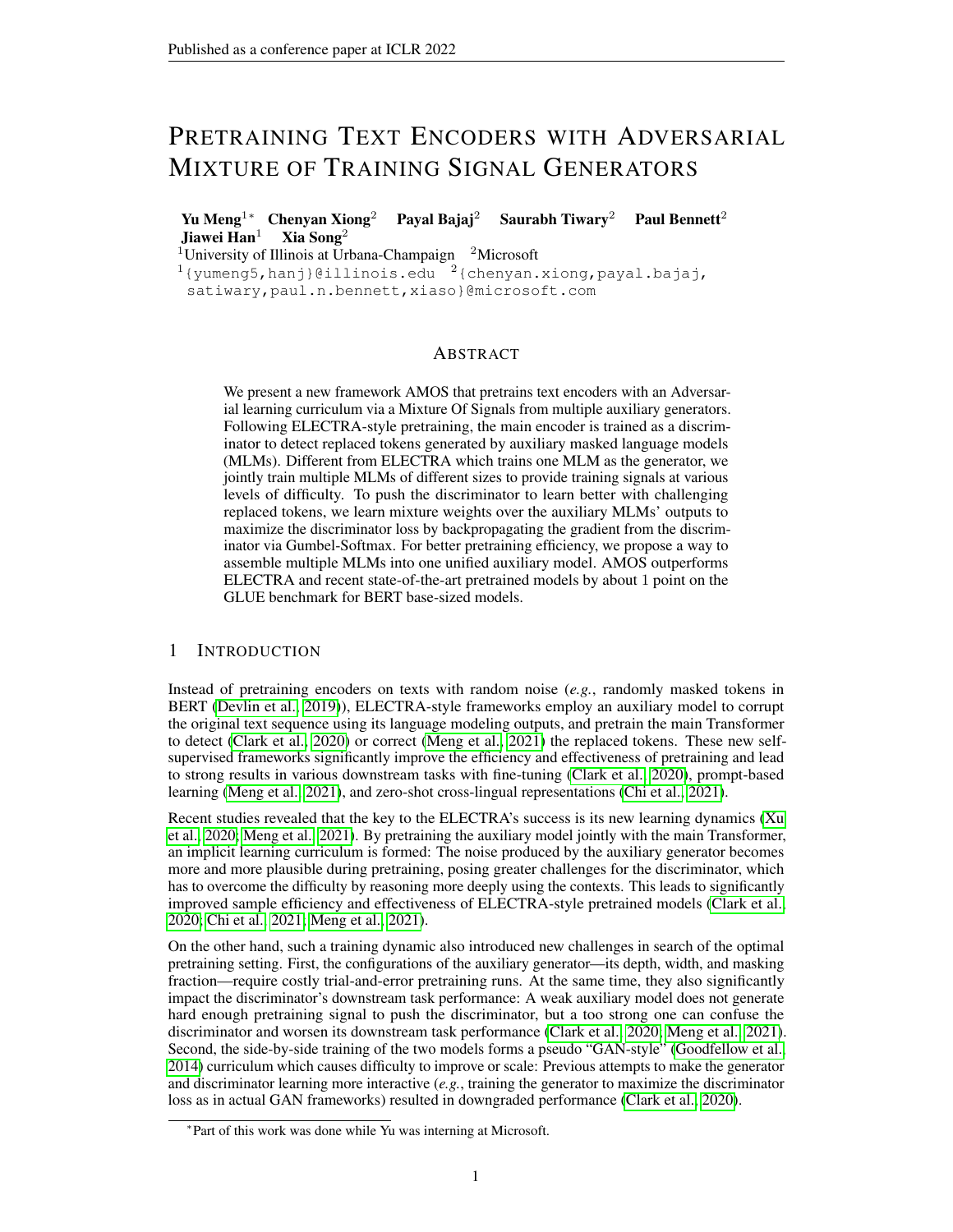Table 1: Results on GLUE and SQuAD 2.0 development set (GLUE test set results can be found in Appendix [D\)](#page-14-0). All results are single-task, single-model fine-tuning. We use Spearman correlation for STS, Matthews correlation for CoLA, and accuracy for the rest on GLUE. AVG is the average of the eight tasks on GLUE. All baseline results are reported by previous research. Results not available in public reports are marked as "–".

<span id="page-6-1"></span>

| Model                                                                            | Params | <b>GLUE DEV Single Task</b> |                          |          |                          |      |                          |                          |                          | <b>SOuAD 2.0</b> |                          |                          |
|----------------------------------------------------------------------------------|--------|-----------------------------|--------------------------|----------|--------------------------|------|--------------------------|--------------------------|--------------------------|------------------|--------------------------|--------------------------|
|                                                                                  |        | <b>MNLI</b>                 | <b>QQP</b>               | QNLI     | SST <sub>2</sub>         | CoLA | <b>RTE</b>               | <b>MRPC</b>              | <b>STS-B</b>             | AVG              | EM                       | F1                       |
| <b>Base Setting: BERT Base Size, Wikipedia + Book Corpus (16GB)</b>              |        |                             |                          |          |                          |      |                          |                          |                          |                  |                          |                          |
| BERT (Devlin et al., 2019)                                                       | 110M   | $84.5/-$                    | 91.3                     | 91.7     | 93.2                     | 58.9 | 68.6                     | 87.3                     | 89.5                     | 83.1             | 73.7                     | 76.3                     |
| RoBERTa (Liu et al., 2019)                                                       | 110M   | 85.8/85.5                   | 91.3                     | 92.0     | 93.7                     | 60.1 | 68.2                     | 87.3                     | 88.5                     | 83.3             | 77.7                     | 80.5                     |
| XLNet (Yang et al., 2019)                                                        | 110M   | 85.8/85.4                   | $\overline{\phantom{0}}$ |          | 92.7                     | -    | $\overline{\phantom{0}}$ |                          |                          | -                | 78.5                     | 81.3                     |
| DeBERTa (He et al., 2021)                                                        | 134M   | 86.3/86.2                   | $\overline{\phantom{0}}$ | $\equiv$ | $\overline{\phantom{0}}$ | -    | $\overline{\phantom{0}}$ |                          | $\overline{\phantom{a}}$ | -                | 79.3                     | 82.5                     |
| TUPE (Ke et al., 2020)                                                           | 110M   | 86.2/86.2                   | 91.3                     | 92.2     | 93.3                     | 63.6 | 73.6                     | 89.9                     | 89.2                     | 84.9             | $\overline{\phantom{0}}$ |                          |
| ELECTRA (Clark et al., 2020)                                                     | 110M   | 86.9/86.7                   | 91.9                     | 92.6     | 93.6                     | 66.2 | 75.1                     | 88.2                     | 89.7                     | 85.5             | 79.7                     | 82.6                     |
| +HP <sub>Loss</sub> +Focal (Hao et al., 2021)                                    | 110M   | 87.0/86.9                   | 92.7                     | 91.7     | 92.6                     | 66.7 | 90.7                     | 81.3                     | 91.0                     | 86.7             | 83.0                     | 85.6                     |
| $MC-BERT$ (Xu et al., 2020)                                                      | 110M   | 85.7/85.2                   | 89.7                     | 91.3     | 92.3                     | 62.1 | 75.0                     | 86.0                     | 88.0                     | 83.7             | $\overline{\phantom{0}}$ |                          |
| COCO-LM (Meng et al., 2021)                                                      | 110M   | 88.5/88.3                   | 92.0                     | 93.1     | 93.2                     | 63.9 | 84.8                     | 91.4                     | 90.3                     | 87.2             | 82.4                     | 85.2                     |
| <b>AMOS</b>                                                                      | 110M   | 88.9/88.7                   | 92.3                     | 93.6     | 94.2                     | 70.7 | 86.6                     | 90.9                     | 91.6                     | 88.6             | 84.2                     | 87.2                     |
| Base++ Setting: BERT Base Size, Bigger Training Data, and/or More Training Steps |        |                             |                          |          |                          |      |                          |                          |                          |                  |                          |                          |
| XLNet (Yang et al., 2019)                                                        | 110M   | $86.8/-$                    | 91.4                     | 91.7     | 94.7                     | 60.2 | 74.0                     | 88.2                     | 89.5                     | 84.6             | 80.2                     | $\overline{\phantom{a}}$ |
| RoBERTa (Liu et al., 2019)                                                       | 125M   | $87.6/-$                    | 91.9                     | 92.8     | 94.8                     | 63.6 | 78.7                     | 90.2                     | 91.2                     | 86.4             | 80.5                     | 83.7                     |
| UniLM V2 (Bao et al., 2020)                                                      | 110M   | $88.5/-$                    | 91.7                     | 93.5     | 95.1                     | 65.2 | 81.3                     | 91.8                     | 91.0                     | 87.1             | 83.3                     | 86.1                     |
| DeBERTa (He et al., 2021)                                                        | 134M   | 88.8/88.5                   | -                        | -        | -                        | -    | -                        | $\overline{\phantom{a}}$ | $\overline{\phantom{a}}$ | -                | 83.1                     | 86.2                     |
| CLEAR (Wu et al., 2020)                                                          | 110M   | $86.7/-$                    | 90.0                     | 92.9     | 94.5                     | 64.3 | 78.3                     | 89.2                     | 89.8                     | 85.7             | $\overline{\phantom{0}}$ |                          |
| COCO-LM (Meng et al., 2021)                                                      | 134M   | 90.2/90.0                   | 92.2                     | 94.2     | 94.6                     | 67.3 | 87.4                     | 91.2                     | 91.8                     | 88.6             | 85.4                     | 88.1                     |
| AMOS                                                                             | 134M   | 90.5/90.4                   | 92.4                     | 94.4     | 95.5                     | 71.8 | 86.6                     | 91.7                     | 92.0                     | 89.4             | 85.0                     | 87.9                     |

protocols: Single task learning with vanilla fine-tuning and reporting the median of five random seeds in GLUE and SQuAD. Please refer to Appendix [A](#page-12-1) for more details.

Baselines. We compare with various pretrained models in both settings. All numbers are from reported results in recent research (more details in Appendix [J\)](#page-16-0).

Implementation Details. Our implementation builds upon the open-source implementation of fairseq [Ott et al.](#page-10-16) [\(2019\)](#page-10-16). Standard hyperparameters in pretraining and fine-tuning are used. More details are listed in Appendix [B.](#page-12-2)

# <span id="page-6-0"></span>5 EVALUATION RESULTS

We conduct three groups of experiments to evaluate the performance of AMOS, the effect of leveraging signals from multiple generators, and the influence of its adversarial training. We also provide some case studies on the constructed pretraining sequences in AMOS.

### 5.1 RESULTS AND ABLATIONS ON GLUE AND SOUAD

GLUE and SQuAD Results. Table [1](#page-6-1) lists the single-task fine-tuning performance of AMOS and notable baselines that are pretrained under the standard *base* and *base++* setting. AMOS outperforms all previous state-of-the-art pretraining methods on the overall GLUE score and SQuAD. AMOS's improvements are robust, often of large margins, and achieves the new state-of-the-art on multiple tasks under this standard pretraining/fine-tuning setup.

Table [2](#page-7-0) presents the ablation studies of AMOS variants on MNLI and SQuAD, the two most stable and representative downstream evaluations (Refer to Appendix [E](#page-14-1) for the full results). We organize the ablations into four subgroups to study the effectiveness of *Curriculum Learning*, *Adversarial Training*, *Multi-Layer MLM*, and *Training Signal Diversity* in AMOS.

Effect of Curriculum Setup. Disabling the automatic mixture weights learning in AMOS leads to downgraded downstream performance: Randomly picking the MLM head from the same set of generator layers (*w. random layer*) reduces accuracy on all metrics. It increases the diversity of pretraining signals but does not configure then as effectively. Manually configuring the order of different sets of pretraining signals by manually switching from shallower to deeper layers (*i.e.*, 4 to 6 to 8) during pretraining (*w. layer switch*) does not lead to better results than random layer selection. Note that in these manual configurations we manually switch the signals at  $1=3$  and  $2=3$  of the total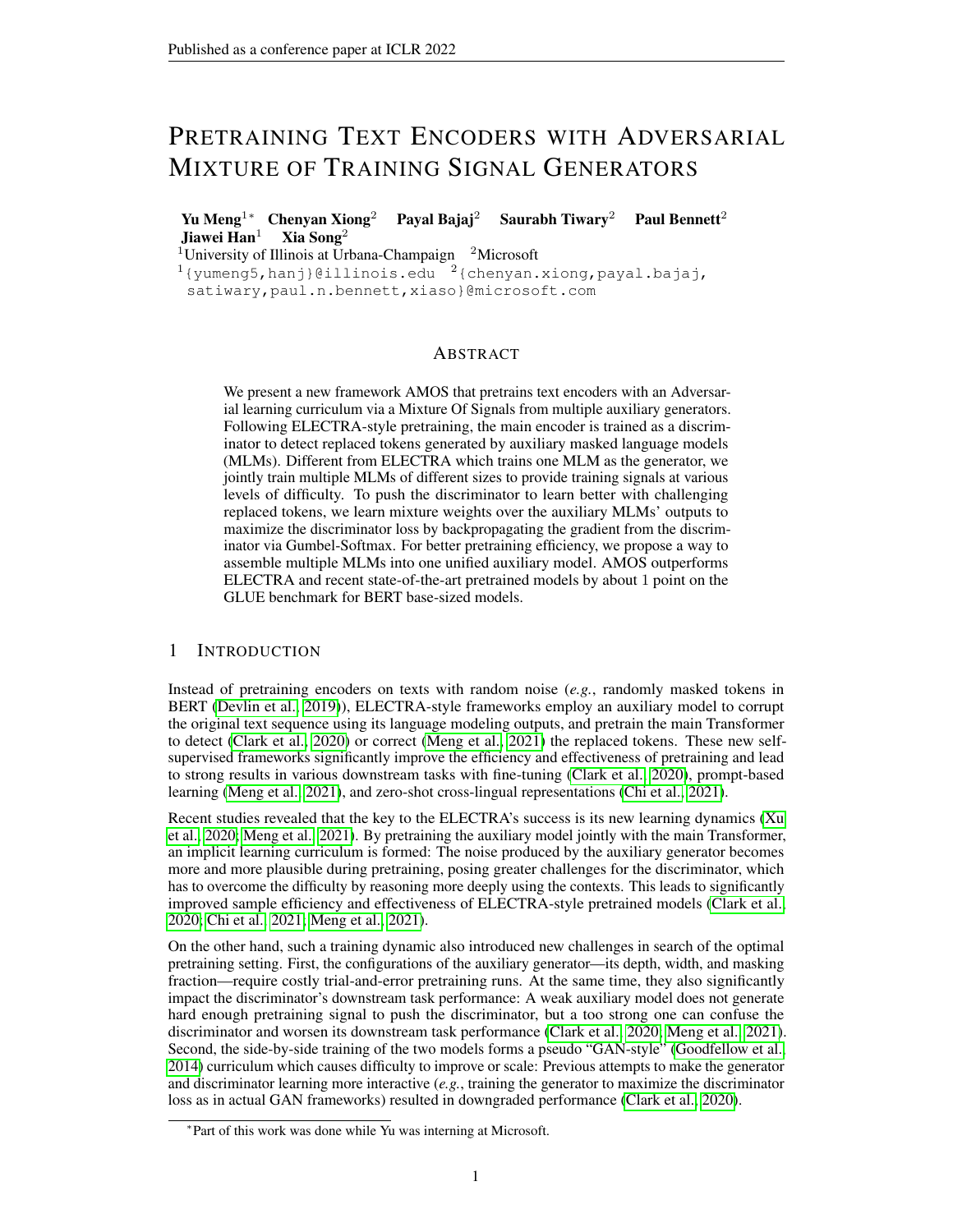|                                                    |                                                               |                                                          |                                                          | tic depths in Tenney et al. (2019a).    |                      |                      |                      |
|----------------------------------------------------|---------------------------------------------------------------|----------------------------------------------------------|----------------------------------------------------------|-----------------------------------------|----------------------|----------------------|----------------------|
| Group                                              | <b>Method</b>                                                 | <b>MNLI</b><br>(m/mm)                                    | SOuAD 2.0<br>EM/F1                                       |                                         |                      |                      |                      |
|                                                    | AMOS <sub>Base</sub>                                          | 88.9/88.7                                                | 84.2/87.2                                                | <b>Tasks</b>                            | layer 4              | layer 6              | layer 8              |
| Curriculum<br><b>Setup</b>                         | w. random layer<br>w. layer switch                            | $-0.3/-0.4$<br>$-0.3/-0.3$                               | $-0.6/-0.6$<br>$-0.9/-1.0$                               | <b>POS</b>                              | 92.6<br>69.7         | 93.4<br>73.2         | 91.2<br>73.0         |
| <b>Adversarial</b><br><b>Setup</b>                 | - adv. train<br>$+$ adv. MLM                                  | $-0.2/-0.2$<br>$-0.3/0.0$                                | $-0.3/-0.4$<br>0.0/0.0                                   | Consts.<br>Deps.                        | 86.4                 | 85.1                 | 88.3                 |
| Multi-MLM<br><b>Setup</b>                          | - stop grad.<br>w. separate MLM gen.                          | $-0.5/-0.1$<br>$-0.1/0.0$                                | $-0.6/-0.6$<br>$-0.8/-0.7$                               | Entities<br><b>SRL</b>                  | 91.7<br>76.9         | 93.9<br>74.2         | 93.9<br>79.2         |
| <b>Backbone</b><br>(No Multi-MLM<br>No Adv. Train) | 4-layer gen.<br>6-layer gen.<br>8-layer gen.<br>12-layer gen. | $-0.5/-0.5$<br>$-0.3/-0.4$<br>$-0.6/-0.6$<br>$-1.1/-1.2$ | $-1.1/-1.2$<br>$-1.1/-1.1$<br>$-0.9/-0.9$<br>$-1.8/-1.7$ | Coref.<br>SPR <sub>2</sub><br>Relations | 77.6<br>79.4<br>72.2 | 75.5<br>79.0<br>76.3 | 77.9<br>79.9<br>73.9 |

ent MLM layers from the AMOS generator. Tasks are ordered based on suggested seman-

<span id="page-7-0"></span>Table 2: Ablations on MNLI/SQuAD 2.0 dev sets that Table 3: Edge probing results using differremove (-), add (+) or switch (w.) one component. Values are differences (in absolute points) from AMOS<sub>Base</sub>.

pretraining steps. We have experimented switching at different steps of pretraining but do not observe significantly better results. Manual trials are tedious and expensive in pretraining and underperform automatically learned mixture over multiple training signals.

Effect of Adversarial Setup. Not performing adversarial learning (*- adv. train*) to learn mixture weights (*i.e.*, always use unweighted average signals) hurts the model performance. However, note that this ablation still benefits from the curriculum learning effect as the generator gradually learns better. In addition, we also try to backpropagate the adversarial gradient to update the MLM embeddings (+ *adv. MLM*). Specifically, in Eqn. [\(3\)](#page-5-1), both  $\int_{i}^{(d)}$  and  $h_i^{(d)}$  are updated by the reversed gradient from the discriminator. Our observation is that this makes the training unstable, perhaps because it hinders the MLM task of the auxiliary model. We have to use a very small gradient multiplier (*e.g.*, 0:1) when updating the MLM embeddings with the discriminator's backpropagated gradient, which has minimal effects on the model.

Effect of Multi-Layer Generator Setup. We also experimented with several configurations of the multi-layer generators: *-stop grad.* does not stop the gradient at the 4th and 6th layers in the generator of AMOS; *w. separate MLM gen.* trains three separate generators of 4, 6 and 8 layers jointly with the discriminator. Both configurations result in reduced performance of the discriminator and we keep the simpler setup as in AMOS. Additional experiments on using different numbers of MLM heads can be found in Appendix [F.](#page-15-0)

Effect of Diverse Training Signals. The last ablation compares with using a single generator in AMOS and without any learned mixtures. Using a 4/6/8-layer generator yields worse results than AMOS and previous ablations with the multi-MLM generator, especially on SQuAD. The 12-layer generator is too strong and makes the pretrained discriminator significantly worse. It is simpler and more effective to grant the model access to a broader set of training signals and automatically learn to leverage them.

**Pretraining Efficiency.** Pretraining efficiency study of AMOS and comparison with previous models can be found in Appendix [C.](#page-13-0)

#### <span id="page-7-1"></span>5.2 DIVERSE PRETRAINING SIGNALS FROM DIFFERENT GENERATORS

To study how generators of different depths provide diverse pretraining signals, we conduct probing experiments on eight NLP tasks covering different linguistic aspects, following [\(Tenney et al., 2019a;](#page-11-3)[b\)](#page-11-4): part-of-speech (POS) [\(Weischedel et al., 2013\)](#page-11-9), constituents (Consts.), dependencies (Deps.), entities, semantic role labeling (SRL), coreference (Coref.), semantic proto-roles (SPR2 [\(Rudinger et al.,](#page-11-10) [2018\)](#page-11-10)), and relation classification (SemEval [\(Hendrickx et al., 2010\)](#page-10-17)). The major difference between our setting and [Tenney et al.](#page-11-3) [\(2019a](#page-11-3)[;b\)](#page-11-4) is that we do not combine embeddings from multiple layers but directly use the embedding from each MLM layer of AMOS generator as the (frozen) feature to a trainable linear classifier, as we are interested in what information is captured by each MLM layer.

As shown in Table [3,](#page-7-0) different MLM layers in AMOS generator indeed are good at different tasks–The 6th layer in the generator has the best performance on POS, constituent labeling, entity recognition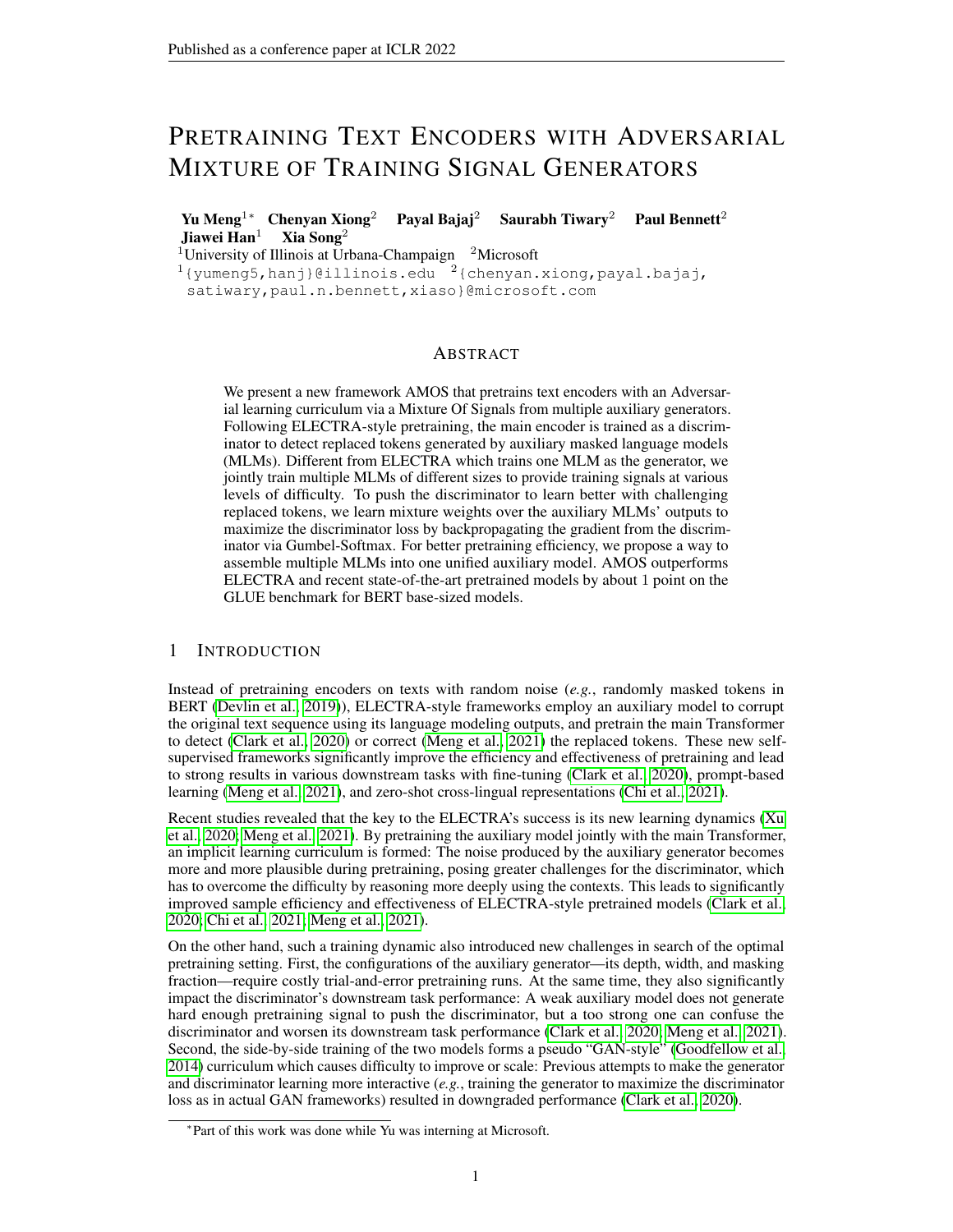and relation classification, while the 8th layer performs the best on the other tasks. This demonstrates that using different layers in the multi-layer MLM generator is helpful for creating training signals of different levels of difficulty and also emphasizing different linguistic aspects. Note that although the 4th layer has worse performance than deeper layers across all tasks, it is still useful for providing discriminator pretraining signals, because the discriminator needs to learn from the "mistakes" made by the generator not capturing certain language semantics. Some concrete case studies of replaced tokens generated by different generator layers can be found in Appendix [I.](#page-16-1)

#### 5.3 EFFECTS OF ADVERSARIAL TRAINING

To better understand the adversarial training dynamics, we plot the mixture weights (averaged over all masked positions) assigned to the 4th/6th/8th layer MLM during pretraining in Figure [3a.](#page-8-0) In the later pretraining stage, the 8th layer gradually gains more weights with the weights of the other two layers decreasing, showing that the generator indeed tries to create more challenging training signals for the discriminator. We also compare the training process of AMOS with several generator ablations: (1) A 4-layer generator;

<span id="page-8-0"></span>

Figure 3: (a) The average mixture weights of the 4th/6th/8th generator layers on all masked positions during pretraining. (b) The discriminator accuracy on replaced tokens during pretraining under different curriculum learning setups.

(2) An 8-layer generator; (3) A 4/6/8-multi-layer MLM generator with three layers randomly picked for generating MLM replacements (Random Layer); (4) Switching from shallow layers to deeper layers (*i.e.*, 4 to 6 to 8) at 1=3 and 2=3 of the pretraining steps (Layer Switch). We plot the discriminator accuracy (averaged on replaced tokens) in Figure [3b.](#page-8-0) AMOS creates an intuitive learning curriculum that starts simpler than random layer mixing and becomes more challenging as pretraining goes on. Making "hard" switches suddenly changes the task difficulty and may disrupt training.

### 6 CONCLUSIONS AND FUTURE WORK

In this paper we present AMOS, a new strategy for pretraining ELECTRA-style text encoders using an adversarial mixture of multiple training signal generators. AMOS constructs the corrupted text sequences by attaching multiple MLM heads to a deeper generator and sampling replaced tokens from their mixed outputs. The weights of the mixtures are learned to maximize the training signals difficulty for the discriminator, by backpropagating the reversed gradient from the discriminator through Gumbel-Softmax. This upgrades the ELECTRA-style pretraining framework with an automatically learned curriculum that composes more diverse pretraining signals.

Our experiments on the GLUE and SQuAD benchmarks demonstrate the empirical advantages of AMOS. Under the standard  $BERT_{Base}$  and  $RoBERT_{Base++}$  pretraining settings, the same Transformer network pretrained with AMOS achieves the new state-of-the-art in nearly all evaluation metrics, with around 1 point gains on GLUE score and SQuAD accuracy. Our studies and analyses further confirm the source of AMOS's effectiveness: The more diverse training signals from multiple generators and our adversarial learning design to effectively utilize them throughout pretraining.

Our observations can be viewed as another progress of "data-centric" AI—Effectively constructed training signals from data can lead to significant empirical improvements without changing the model itself. Future work along this direction includes but not limited to: More studies to understand the role of training signals in language model pretraining, explorations of a broader set of training signal sources, and better strategies to leverage different information sources in pretraining.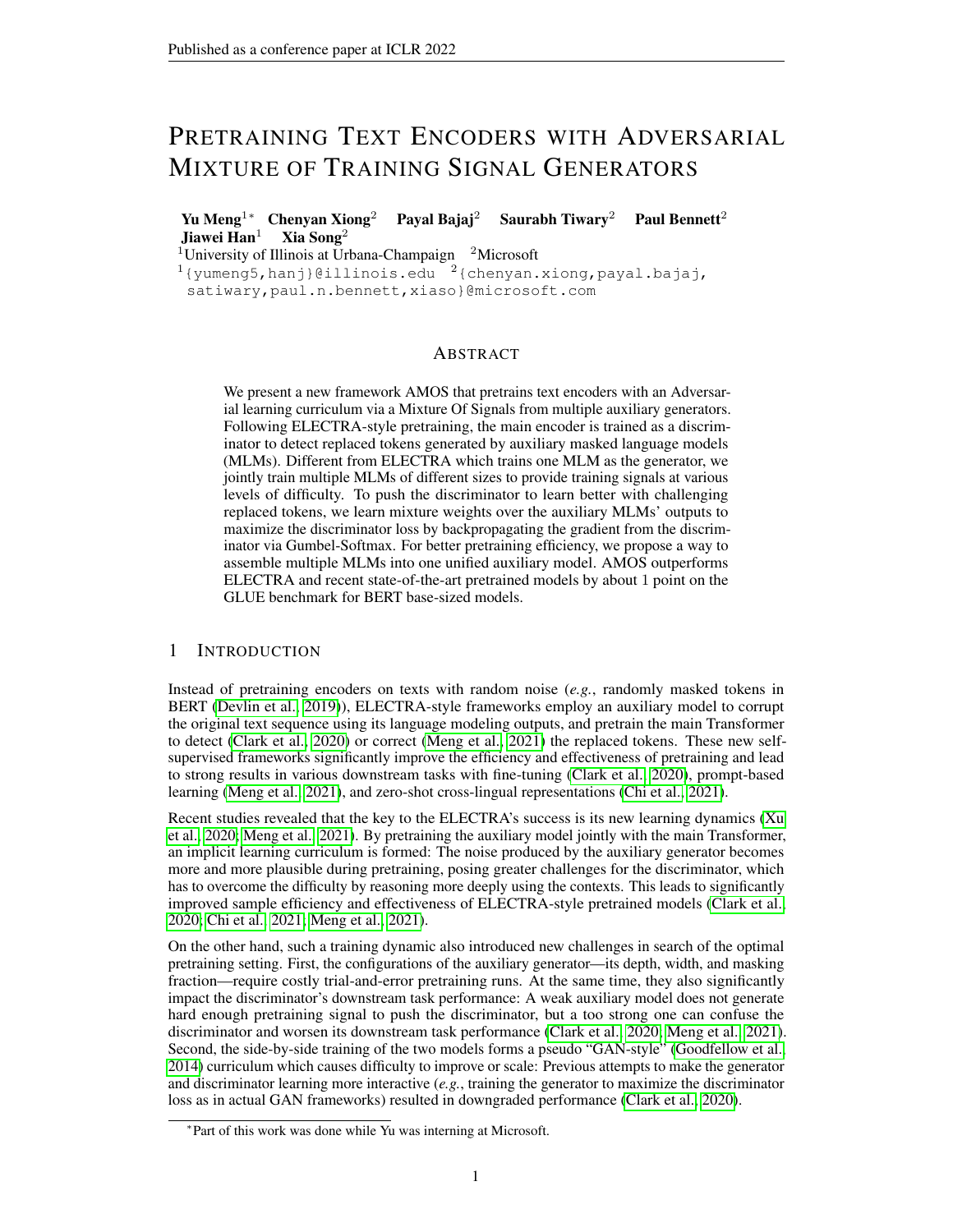# REPRODUCIBILITY STATEMENT

We strive to facilitate the reproducibility of the reported results in this paper, by (1) using the same pretraining and fine-tuning setups with previous research and reporting the median results of multiple fine-tuning runs, (2) providing details about the datasets used in Appendix [A,](#page-12-1) sources of baselines compared in Appendix [J,](#page-16-0) and hyperparameters used in Appendix [B,](#page-12-2) (3) reporting the exact pretraining hours of our base models in Appendix [C,](#page-13-0) and  $(4)$  releasing our pretrained models. All experiments in this paper are conducted on 64 A100 GPUs each with 40GB memory size.

#### **REFERENCES**

- <span id="page-9-9"></span>Hangbo Bao, Li Dong, Furu Wei, Wenhui Wang, Nan Yang, Xiaodong Liu, Yu Wang, Songhao Piao, Jianfeng Gao, Ming Zhou, and Hsiao-Wuen Hon. UniLMv2: Pseudo-masked language models for unified language model pre-training. In *ICML*, 2020.
- <span id="page-9-5"></span>Yoshua Bengio, Jérôme Louradour, Ronan Collobert, and Jason Weston. Curriculum learning. In *ICML*, 2009.
- <span id="page-9-12"></span>Luisa Bentivogli, Peter Clark, Ido Dagan, and Danilo Giampiccolo. The fifth PASCAL recognizing textual entailment challenge. In *TAC*, 2009.
- <span id="page-9-6"></span>Massimo Caccia, Lucas Caccia, William Fedus, Hugo Larochelle, Joelle Pineau, and Laurent Charlin. Language GANs falling short. In *ICLR*, 2020.
- <span id="page-9-14"></span>Daniel Cer, Mona Diab, Eneko Agirre, Iñigo Lopez-Gazpio, and Lucia Specia. Semeval-2017 task 1: Semantic textual similarity multilingual and crosslingual focused evaluation. In *International Workshop on Semantic Evaluation*, 2017.
- <span id="page-9-2"></span>Zewen Chi, Shaohan Huang, Li Dong, Shuming Ma, Saksham Singhal, Payal Bajaj, Xia Song, and Furu Wei. XLM-E: Cross-lingual language model pre-training via ELECTRA. *arXiv preprint arXiv:2106.16138*, 2021.
- <span id="page-9-1"></span>Kevin Clark, Minh-Thang Luong, Quoc V Le, and Christopher D Manning. ELECTRA: Pre-training text encoders as discriminators rather than generators. In *ICLR*, 2020.
- <span id="page-9-10"></span>Ido Dagan, Oren Glickman, and Bernardo Magnini. The PASCAL recognising textual entailment challenge. In *Machine Learning Challenges Workshop*, 2005.
- <span id="page-9-0"></span>Jacob Devlin, Ming-Wei Chang, Kenton Lee, and Kristina Toutanova. BERT: Pre-training of deep bidirectional transformers for language understanding. In *NAACL-HLT*, 2019.
- <span id="page-9-13"></span>William B Dolan and Chris Brockett. Automatically constructing a corpus of sentential paraphrases. In *International Workshop on Paraphrasing (IWP)*, 2005.
- <span id="page-9-4"></span>Li Dong, Nan Yang, Wenhui Wang, Furu Wei, Xiaodong Liu, Yu Wang, Jianfeng Gao, Ming Zhou, and Hsiao-Wuen Hon. Unified language model pre-training for natural language understanding and generation. In *NeurIPS*, 2019.
- <span id="page-9-7"></span>Yaroslav Ganin, Evgeniya Ustinova, Hana Ajakan, Pascal Germain, Hugo Larochelle, François Laviolette, Mario Marchand, and Victor Lempitsky. Domain-adversarial training of neural networks. *JMLR*, 2016.
- <span id="page-9-11"></span>Danilo Giampiccolo, Bernardo Magnini, Ido Dagan, and Bill Dolan. The third PASCAL recognizing textual entailment challenge. In *ACL-PASCAL workshop on textual entailment and paraphrasing*, 2007.
- <span id="page-9-8"></span>Aaron Gokaslan and Vanya Cohen. Openwebtext corpus. [http://Skylion007.github.io/](http://Skylion007.github.io/OpenWebTextCorpus) [OpenWebTextCorpus](http://Skylion007.github.io/OpenWebTextCorpus), 2019.
- <span id="page-9-3"></span>Ian Goodfellow, Jean Pouget-Abadie, Mehdi Mirza, Bing Xu, David Warde-Farley, Sherjil Ozair, Aaron Courville, and Yoshua Bengio. Generative adversarial nets. In *NIPS*, 2014.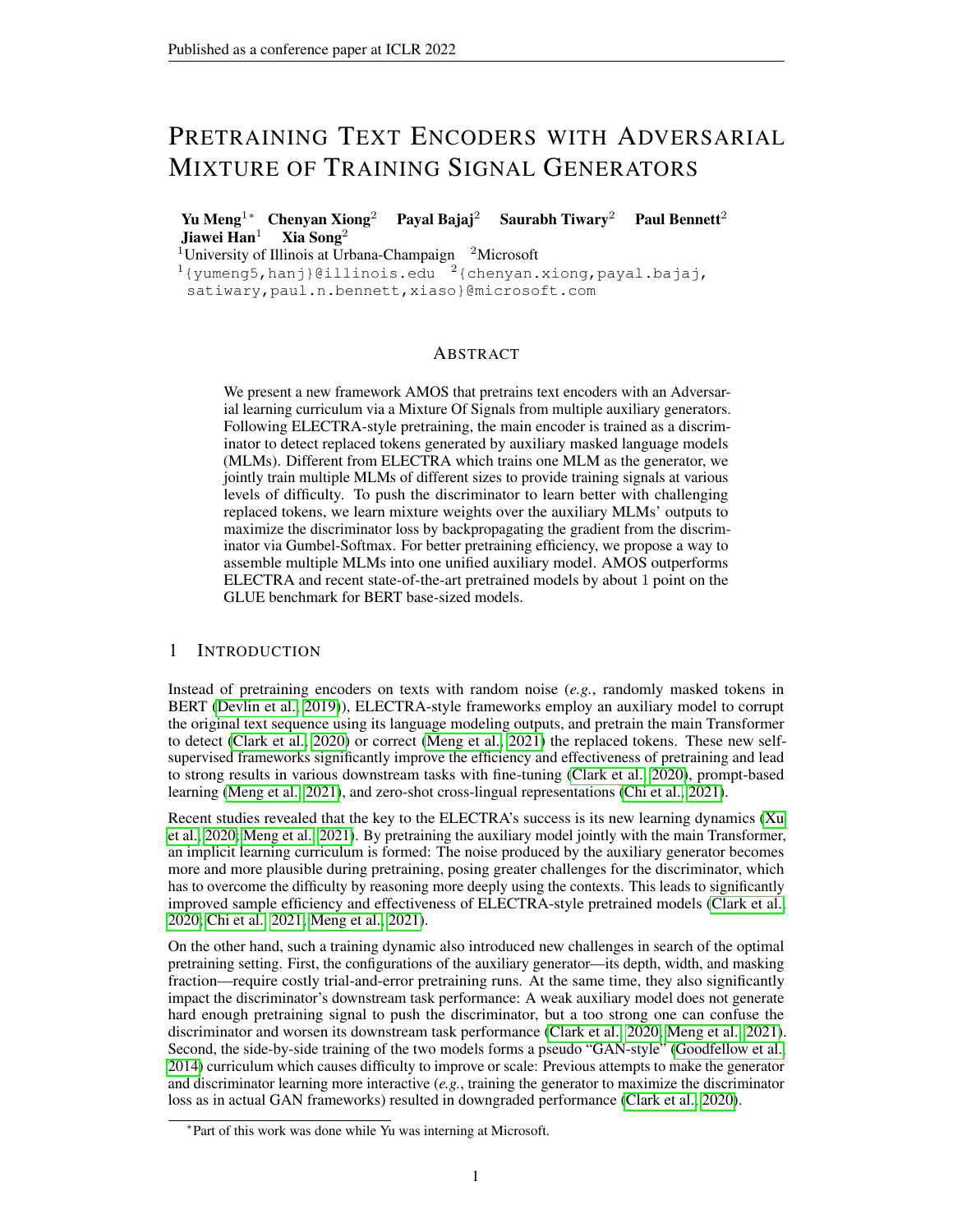- <span id="page-10-10"></span>Alex Graves, Marc G Bellemare, Jacob Menick, Remi Munos, and Koray Kavukcuoglu. Automated curriculum learning for neural networks. In *ICML*, 2017.
- <span id="page-10-3"></span>Kelvin Guu, Kenton Lee, Zora Tung, Panupong Pasupat, and Ming-Wei Chang. REALM: Retrievalaugmented language model pre-training. In *ICML*, 2020.
- <span id="page-10-9"></span>Guy Hacohen and Daphna Weinshall. On the power of curriculum learning in training deep networks. In *ICML*, 2019.
- <span id="page-10-18"></span>R Bar Haim, Ido Dagan, Bill Dolan, Lisa Ferro, Danilo Giampiccolo, Bernardo Magnini, and Idan Szpektor. The second PASCAL recognising textual entailment challenge. In *PASCAL Challenges Workshop on Recognising Textual Entailment*, 2006.
- <span id="page-10-7"></span>Yaru Hao, Li Dong, Hangbo Bao, Ke Xu, and Furu Wei. Learning to sample replacements for ELECTRA pre-training. In *Findings of ACL*, 2021.
- <span id="page-10-15"></span>Pengcheng He, Xiaodong Liu, Jianfeng Gao, and Weizhu Chen. DeBERTa: Decoding-enhanced bert with disentangled attention. In *ICLR*, 2021.
- <span id="page-10-17"></span>Iris Hendrickx, Su Nam Kim, Zornitsa Kozareva, Preslav Nakov, Diarmuid O Séaghdha, Sebastian Padó, Marco Pennacchiotti, Lorenza Romano, and Stan Szpakowicz. Semeval-2010 task 8: Multiway classification of semantic relations between pairs of nominals. In *International Workshop on Semantic Evaluation*, 2010.
- <span id="page-10-11"></span>Eric Jang, Shixiang Gu, and Ben Poole. Categorical reparameterization with Gumbel-Softmax. In *ICLR*, 2017.
- <span id="page-10-4"></span>Robin Jia, Mike Lewis, and Luke Zettlemoyer. Question answering infused pre-training of generalpurpose contextualized representations. *arXiv preprint arXiv:2106.08190*, 2021.
- <span id="page-10-12"></span>Guolin Ke, Di He, and Tie-Yan Liu. Rethinking the positional encoding in language pre-training. *arXiv preprint arXiv:2006.15595*, 2020.
- <span id="page-10-6"></span>Mike Lewis, Yinhan Liu, Naman Goyal, Marjan Ghazvininejad, Abdelrahman Mohamed, Omer Levy, Ves Stoyanov, and Luke Zettlemoyer. BART: Denoising sequence-to-sequence pre-training for natural language generation, translation, and comprehension. In *ACL*, 2019.
- <span id="page-10-8"></span>Tsung-Yi Lin, Priya Goyal, Ross Girshick, Kaiming He, and Piotr Dollár. Focal loss for dense object detection. In *ICCV*, 2017.
- <span id="page-10-13"></span>Yinhan Liu, Myle Ott, Naman Goyal, Jingfei Du, Mandar Joshi, Danqi Chen, Omer Levy, Mike Lewis, Luke Zettlemoyer, and Veselin Stoyanov. RoBERTa: A Robustly Optimized BERT Pretraining Approach. *arXiv preprint arXiv:1907.11692*, 2019.
- <span id="page-10-5"></span>Shuqi Lu, Di He, Chenyan Xiong, Guolin Ke, Waleed Malik, Zhicheng Dou, Paul Bennett, Tie-Yan Liu, and Arnold Overwijk. Less is more: Pretrain a strong siamese encoder for dense text retrieval using a weak decoder. In *EMNLP*, 2021.
- <span id="page-10-0"></span>Yu Meng, Chenyan Xiong, Payal Bajaj, Saurabh Tiwary, Paul Bennett, Jiawei Han, and Xia Song. COCO-LM: Correcting and contrasting text sequences for language model pretraining. In *NeurIPS*, 2021.
- <span id="page-10-16"></span>Myle Ott, Sergey Edunov, Alexei Baevski, Angela Fan, Sam Gross, Nathan Ng, David Grangier, and Michael Auli. FAIRSEQ: A fast, extensible toolkit for sequence modeling. In *NAACL-HLT Demonstrations*, 2019.
- <span id="page-10-1"></span>Alec Radford, Jeffrey Wu, Rewon Child, David Luan, Dario Amodei, and Ilya Sutskever. Language models are unsupervised multitask learners. *OpenAI blog*, 1(8):9, 2019.
- <span id="page-10-2"></span>Colin Raffel, Noam Shazeer, Adam Roberts, Katherine Lee, Sharan Narang, Michael Matena, Yanqi Zhou, Wei Li, and Peter J Liu. Exploring the limits of transfer learning with a unified text-to-text transformer. *Journal of Machine Learning Research*, 2019.
- <span id="page-10-14"></span>Pranav Rajpurkar, Jian Zhang, Konstantin Lopyrev, and Percy Liang. SQuAD: 100,000+ questions for machine comprehension of text. In *EMNLP*, 2016.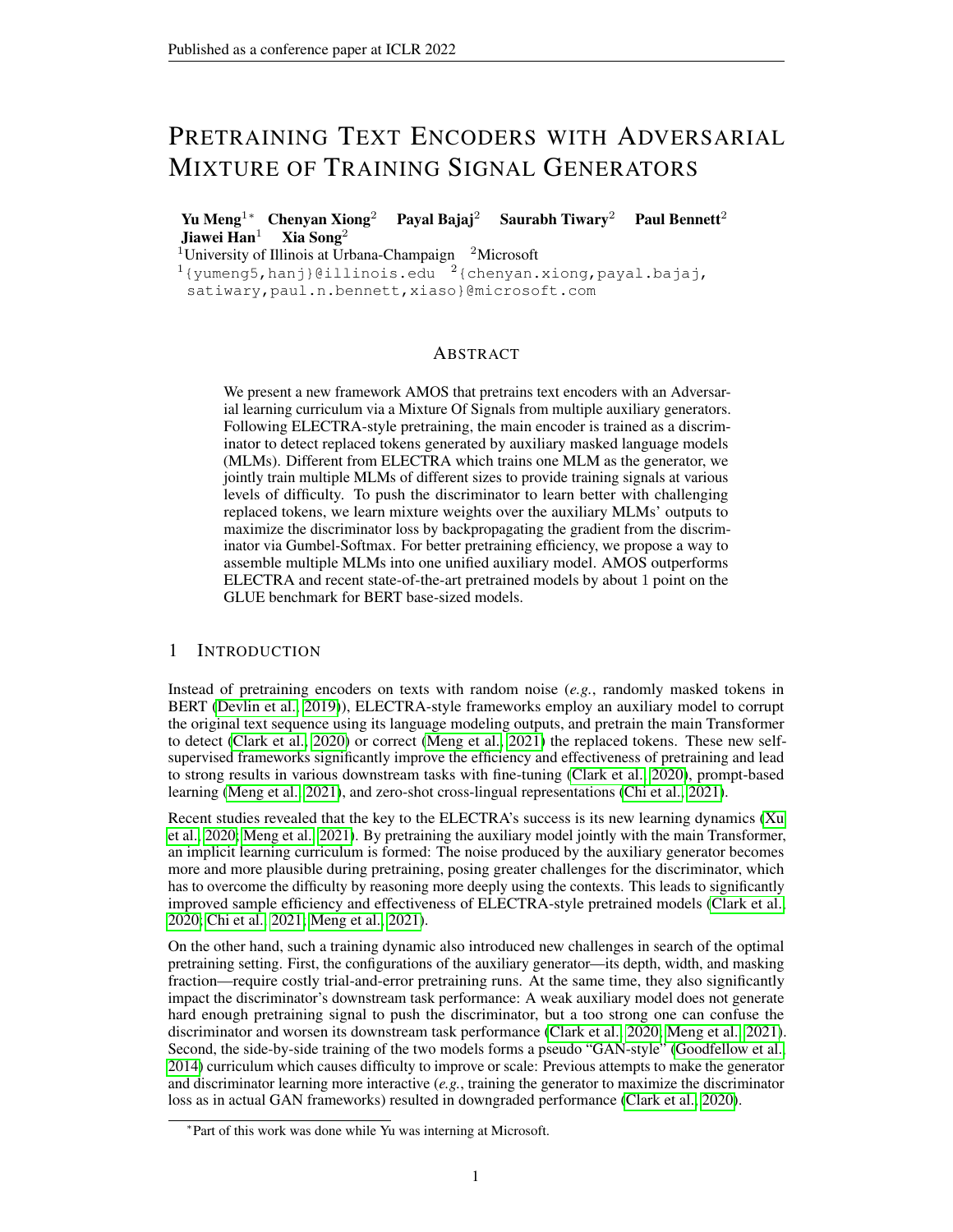- <span id="page-11-2"></span>Adam Roberts, Colin Raffel, and Noam Shazeer. How much knowledge can you pack into the parameters of a language model? In *EMNLP*, 2020.
- <span id="page-11-10"></span>Rachel Rudinger, Adam Teichert, Ryan Culkin, Sheng Zhang, and Benjamin Van Durme. Neuraldavidsonian semantic proto-role labeling. In *EMNLP*, 2018.
- <span id="page-11-15"></span>Thibault Sellam, Steve Yadlowsky, Jason Wei, Naomi Saphra, Alexander D'Amour, Tal Linzen, Jasmijn Bastings, Iulia Turc, Jacob Eisenstein, Dipanjan Das, et al. The MultiBERTs: BERT reproductions for robustness analysis. In *ICLR*, 2022.
- <span id="page-11-5"></span>Rico Sennrich, Barry Haddow, and Alexandra Birch. Neural machine translation of rare words with subword units. In *ACL*, 2015.
- <span id="page-11-12"></span>Iyer Shankar, Dandekar Nikhil, and Csernai Kornél. First Quora dataset release:<br>Question pairs, 2017. URL https://www.quora.com/q/quoradata/ Question pairs, 2017. URL [https://www.quora.com/q/quoradata/](https://www.quora.com/q/quoradata/First-Quora-Dataset-Release-Question-Pairs) [First-Quora-Dataset-Release-Question-Pairs](https://www.quora.com/q/quoradata/First-Quora-Dataset-Release-Question-Pairs).
- <span id="page-11-13"></span>Richard Socher, Alex Perelygin, Jean Wu, Jason Chuang, Christopher D Manning, Andrew Y Ng, and Christopher Potts. Recursive deep models for semantic compositionality over a sentiment treebank. In *EMNLP*, 2013.
- <span id="page-11-17"></span>Sandeep Subramanian, Sai Rajeswar Mudumba, Alessandro Sordoni, Adam Trischler, Aaron C Courville, and Chris Pal. Towards text generation with adversarially learned neural outlines. In *NeurIPS*, 2018.
- <span id="page-11-3"></span>Ian Tenney, Dipanjan Das, and Ellie Pavlick. BERT rediscovers the classical NLP pipeline. In *ACL*, 2019a.
- <span id="page-11-4"></span>Ian Tenney, Patrick Xia, Berlin Chen, Alex Wang, Adam Poliak, R Thomas McCoy, Najoung Kim, Benjamin Van Durme, Samuel R Bowman, Dipanjan Das, et al. What do you learn from context? probing for sentence structure in contextualized word representations. In *ICLR*, 2019b.
- <span id="page-11-6"></span>Trieu H Trinh and Quoc V Le. A simple method for commonsense reasoning. *arXiv preprint arXiv:1806.02847*, 2018.
- <span id="page-11-7"></span>Alex Wang, Amanpreet Singh, Julian Michael, Felix Hill, Omer Levy, and Samuel R Bowman. GLUE: A multi-task benchmark and analysis platform for natural language understanding. In *EMNLP Workshop BlackboxNLP*, 2018.
- <span id="page-11-14"></span>Alex Warstadt, Amanpreet Singh, and Samuel R Bowman. Neural network acceptability judgments. In *TACL*, 2019.
- <span id="page-11-9"></span>Ralph Weischedel, Martha Palmer, Mitchell Marcus, Eduard Hovy, Sameer Pradhan, Lance Ramshaw, Nianwen Xue, Ann Taylor, Jeff Kaufman, Michelle Franchini, et al. Ontonotes release 5.0 ldc2013t19. *Linguistic Data Consortium*, 2013.
- <span id="page-11-11"></span>Adina Williams, Nikita Nangia, and Samuel Bowman. A broad-coverage challenge corpus for sentence understanding through inference. In *NAACL-HLT*, 2018.
- <span id="page-11-8"></span>Zhuofeng Wu, Sinong Wang, Jiatao Gu, Madian Khabsa, Fei Sun, and Hao Ma. CLEAR: Contrastive learning for sentence representation. *arXiv preprint arXiv:2012.15466*, 2020.
- <span id="page-11-0"></span>Zhenhui Xu, Linyuan Gong, Guolin Ke, Di He, Shuxin Zheng, Liwei Wang, Jiang Bian, and Tie-Yan Liu. MC-BERT: Efficient language pre-training via a meta controller. *arXiv preprint arXiv:2006.05744*, 2020.
- <span id="page-11-1"></span>Zhilin Yang, Zihang Dai, Yiming Yang, Jaime Carbonell, Russ R Salakhutdinov, and Quoc V Le. XLNet: Generalized autoregressive pretraining for language understanding. In *NeurIPS*, 2019.
- <span id="page-11-16"></span>Lantao Yu, Weinan Zhang, Jun Wang, and Yong Yu. SeqGAN: Sequence generative adversarial nets with policy gradient. In *AAAI*, 2017.
- <span id="page-11-18"></span>Yizhe Zhang, Zhe Gan, Kai Fan, Zhi Chen, Ricardo Henao, Dinghan Shen, and Lawrence Carin. Adversarial feature matching for text generation. In *ICML*, 2017.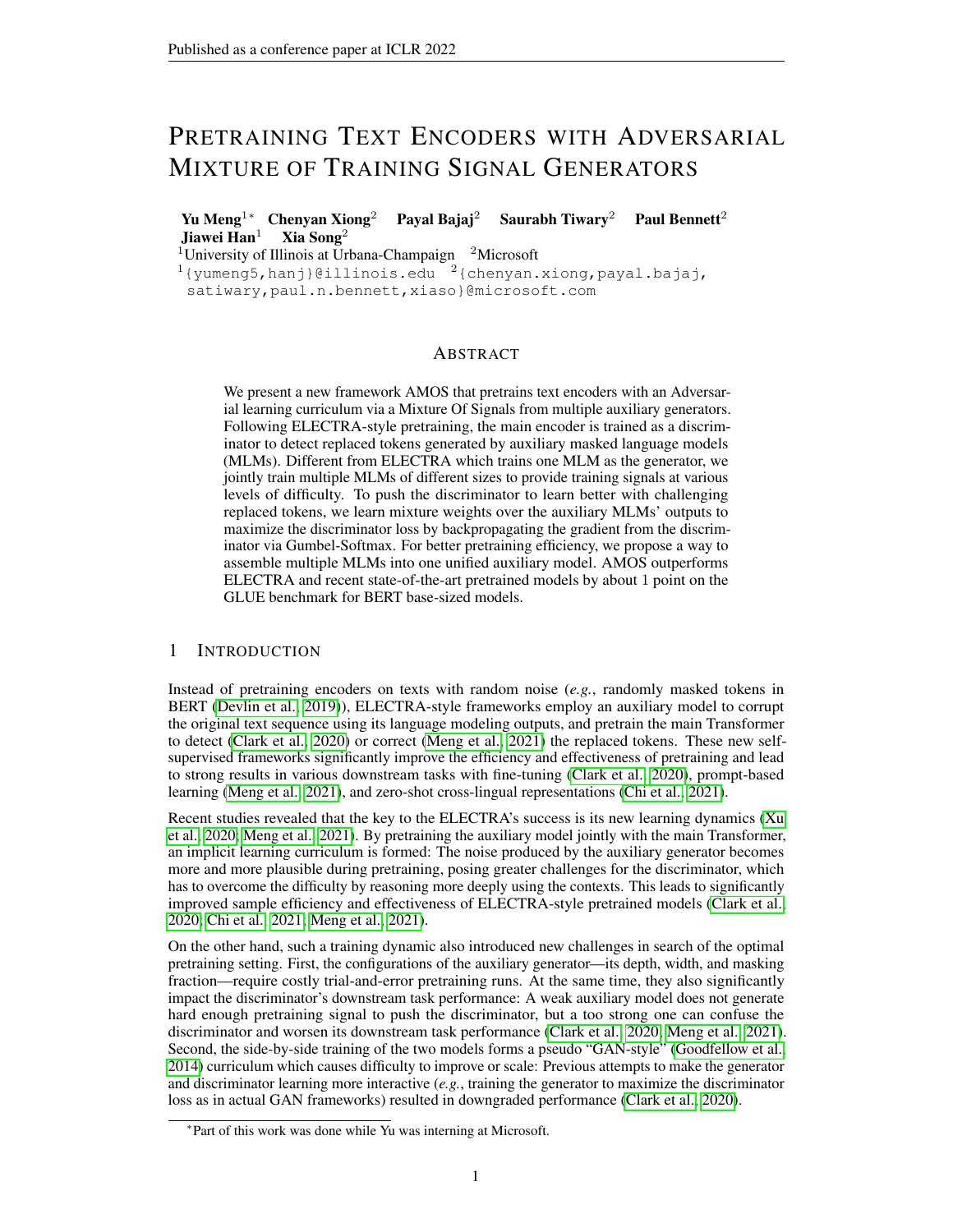<span id="page-12-4"></span>Junbo Zhao, Yoon Kim, Kelly Zhang, Alexander Rush, and Yann LeCun. Adversarially regularized autoencoders. In *ICML*, 2018.

<span id="page-12-0"></span>Yukun Zhu, Ryan Kiros, Rich Zemel, Ruslan Salakhutdinov, Raquel Urtasun, Antonio Torralba, and Sanja Fidler. Aligning books and movies: Towards story-like visual explanations by watching movies and reading books. In *ICCV*, 2015.

# <span id="page-12-3"></span><span id="page-12-1"></span>A DETAILS OF GLUE TASKS

|             | <b>Size</b> | Domain        | Task          | Metric(s)         |
|-------------|-------------|---------------|---------------|-------------------|
| <b>MNLI</b> | 393K        | Misc.         | Inference     | Accuracy          |
| QQP         | 364K        | Social OA     | Similarity    | Accuracy/F1       |
| <b>ONLI</b> | 108K        | Wikipedia     | OA/Inference  | Accuracy          |
| $SST-2$     | 67K         | Movie Reviews | Sentiment     | Accuracy          |
| CoLA        | 8.5K        | Misc.         | Acceptability | Matthews corr.    |
| <b>RTE</b>  | 2.5K        | Misc.         | Inference     | Accuracy          |
| <b>MRPC</b> | 3.7K        | <b>News</b>   | Paraphrase    | Accuracy/F1       |
| STS-B       | 5.7K        | Misc.         | Similarity    | Pearson/Spearman. |

Table 4: GLUE task statistics and information.

Below are detailed descriptions of the tasks included in the GLUE benchmark. The statistics can be found in Table [4.](#page-12-3)

MNLI: Multi-genre Natural Language Inference [\(Williams et al., 2018\)](#page-11-11) has 393K training examples via crowdsourcing. The task is to predict whether a premise sentence entails, contradicts or is neutral to a given hypothesis sentence.

QQP: Question Pairs [\(Shankar et al., 2017\)](#page-11-12) has 364K training examples from the Quora questionanswering website. The task is to determine whether a given pair of questions asked are equivalent semantically.

QNLI: Question Natural Language Inference has 108K training examples collected from the Stanford Question Answering Dataset (SQuAD) [\(Rajpurkar et al., 2016\)](#page-10-14). The task is to predict whether a given sentence includes the answer to a given question sentence.

SST-2: Stanford Sentiment Treebank [\(Socher et al., 2013\)](#page-11-13) has 67K training examples obtained from movie reviews with manually-annotated sentiment scores. The tasks is to determine if the sentence contains positive or negative sentiment.

CoLA: Corpus of Linguistic Acceptability [\(Warstadt et al., 2019\)](#page-11-14) has 8:5K training examples collected from books and journal articles on linguistic theory. The task is to determine whether a sentence is linguistically acceptable or not.

RTE: Recognizing Textual Entailment [\(Dagan et al., 2005;](#page-9-10) [Haim et al., 2006;](#page-10-18) [Giampiccolo et al.,](#page-9-11) [2007;](#page-9-11) [Bentivogli et al., 2009\)](#page-9-12) has 2:5K training examples from textual entailment challenges. The task is to predict whether a premise sentence entails a hypothesis sentence or not.

MRPC: Microsoft Research Paraphrase Corpus [\(Dolan & Brockett, 2005\)](#page-9-13) contains 3:7K training examples from online news sources. The task is to predict whether two sentences are equivalent semantically.

STS-B: Semantic Textual Similarity [\(Cer et al., 2017\)](#page-9-14) contains 5:8K training examples collected from multiple sources with human annotations of sentence pair semantic similarity. The task is to predict how semantically similar two sentences are (with a 1 to 5 scoring scale).

### <span id="page-12-2"></span>B HYPERPARAMETER SETTINGS

We use the default/standard values for most hyperparameters for pretraining: The generator pretraining uses the standard 15% masking ratio. The temperature for Gumbel-Softmax is  $= 0.3$ . The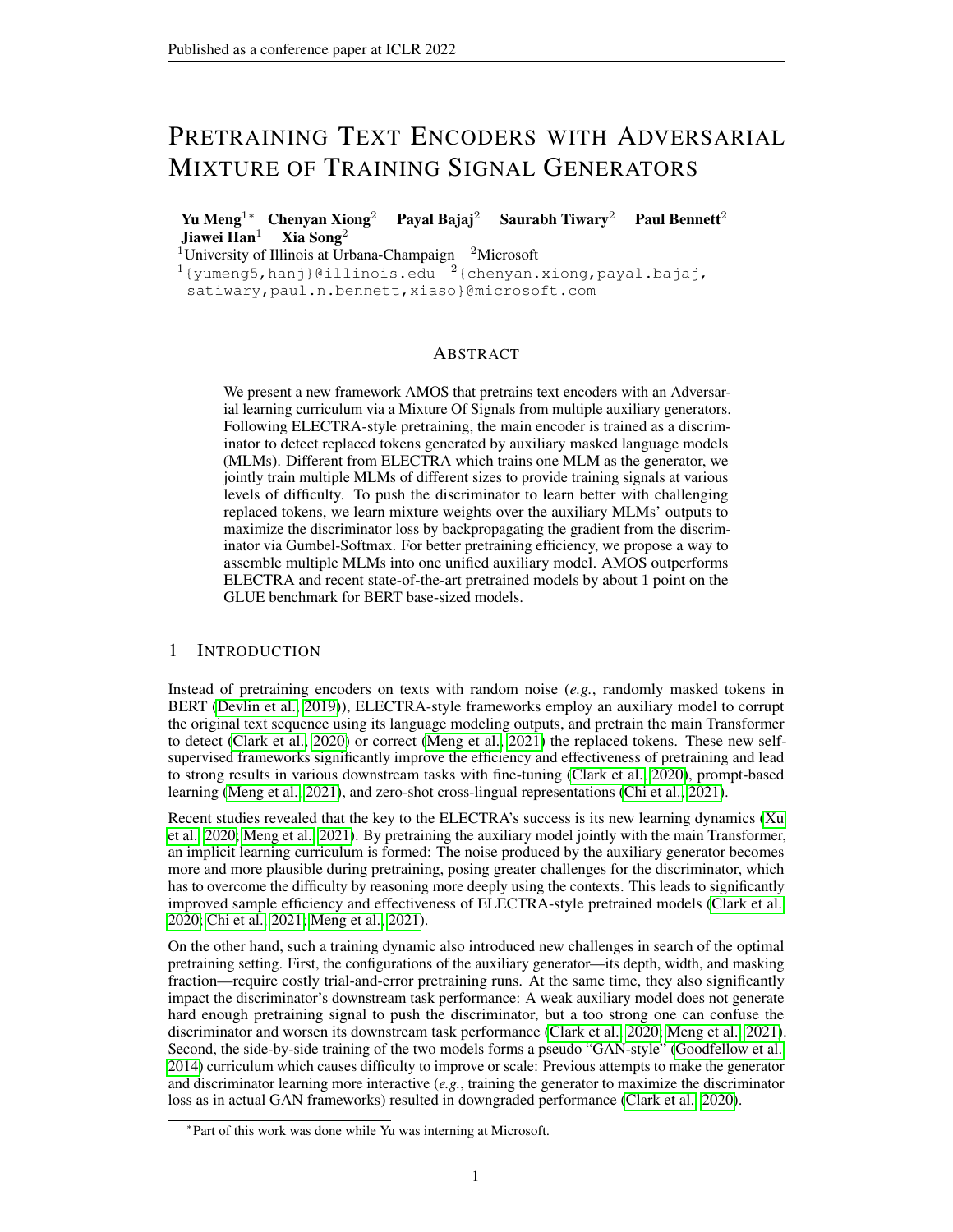| Parameters         | base        | $base++$    |
|--------------------|-------------|-------------|
| Max Steps          | 125K        | 1.95M       |
| Peak Learning Rate | $5e-4$      | $2e-4$      |
| <b>Batch Size</b>  | 2048        | 2048        |
| Warm-up Steps      | 10K         | 10K         |
| Sequence Length    | 512         | 512         |
| Adam               | $1e-6$      | $1e-6$      |
| Adam $(1, 2)$      | (0.9, 0.98) | (0.9, 0.98) |
| Clip Norm          | 2.0         | 2.0         |
| Dropout            | 0.1         | 0.1         |

<span id="page-13-1"></span>Table 5: Hyperparameters used in pretraining.

| Table 6: Hyperparameter ranges searched for fine-tuning. |  |
|----------------------------------------------------------|--|
|----------------------------------------------------------|--|

<span id="page-13-2"></span>

| Parameters                                 | <b>GLUE</b> Fine-tuning          | SOuAD Fine-tuning          |
|--------------------------------------------|----------------------------------|----------------------------|
| Max Epochs                                 | $\{2, 3, 5, 10\}$                | $\{2, 3\}$                 |
| Peak Learning Rate                         | ${1e-5, 2e-5, 3e-5, 4e-5, 5e-5}$ | ${2e-5, 3e-5, 4e-5, 5e-5}$ |
| <b>Batch Size</b>                          | ${16, 32}$                       | ${16, 32}$                 |
| Warm-up Proportion                         | $\{6\%, 10\% \}$                 | $\{6\%, 10\% \}$           |
| Sequence Length                            | 512                              | 512                        |
| Adam                                       | $1e-6$                           | $1e-6$                     |
| Adam $\begin{pmatrix} 1 & 2 \end{pmatrix}$ | (0.9, 0.98)                      | (0.9, 0.98)                |
| Clip Norm                                  |                                  |                            |
| Dropout                                    | 0.1                              | 0.1                        |

discriminator loss weight  $= 50$  since the loss of the binary classification task is much lower than the MLM task, which is a 30; 000-way classification task. The token embeddings are shared between the generator Transformer and the discriminator Transformer. Other hyperparameters used in pretraining and fine-tuning are reported in Tables [5](#page-13-1) and [6,](#page-13-2) respectively.

The same (or equivalent) set of hyperparameters for pretraining and fine-tuning are used for all compared methods. The reported downstream task results on GLUE/SQuAD are the median of five runs with the same set of random seeds.

### <span id="page-13-0"></span>C PRETRAINING EFFICIENCY

We compare the pretraining efficiency of AMOS with COCO-LM [\(Meng et al., 2021\)](#page-10-0), ELEC-TRA [\(Clark et al., 2020\)](#page-9-1) and RoBERTa [\(Liu](#page-10-13) [et al., 2019\)](#page-10-13) under exactly the same computation environment for *base* model training. We show the MNLI-(m/mm) development set accuracy (via standard fine-tuning) of AMOS checkpoints trained for different GPU hours in Figure [4.](#page-13-3) For fair comparisons, we train all compared models using the same codebase, pretraining configuration, and computing environments. While AMOS takes longer to train than RoBERTa and ELECTRA, it matches their final MNLI performance with significantly fewer pretraining hours and achieves much better performance upon convergence. For example, it achieves RoBERTa's MNLI accuracy with two hours of pretraining

<span id="page-13-3"></span>

Figure 4: AMOS<sub>Base</sub> accuracy on MNLI Dev. sets (y-axes) at different pretraining hours on 64 A100 (40 GB Memory) GPUs. The final training hours and accuracy of COCO-LM, ELECTRA and RoBERTa (trained under the exact same settings and computing environments) are also shown.

and outperforms ELECTRA in three hours, more than a 50% reduction in pretraining time. It also reaches the accuracy of COCO-LM, the recent state-of-the-art in both pretraining accuracy and efficiency, only using 60% of COCO-LM's pretraining hours. This demonstrates the advantage of the adversarial curriculum learning of AMOS.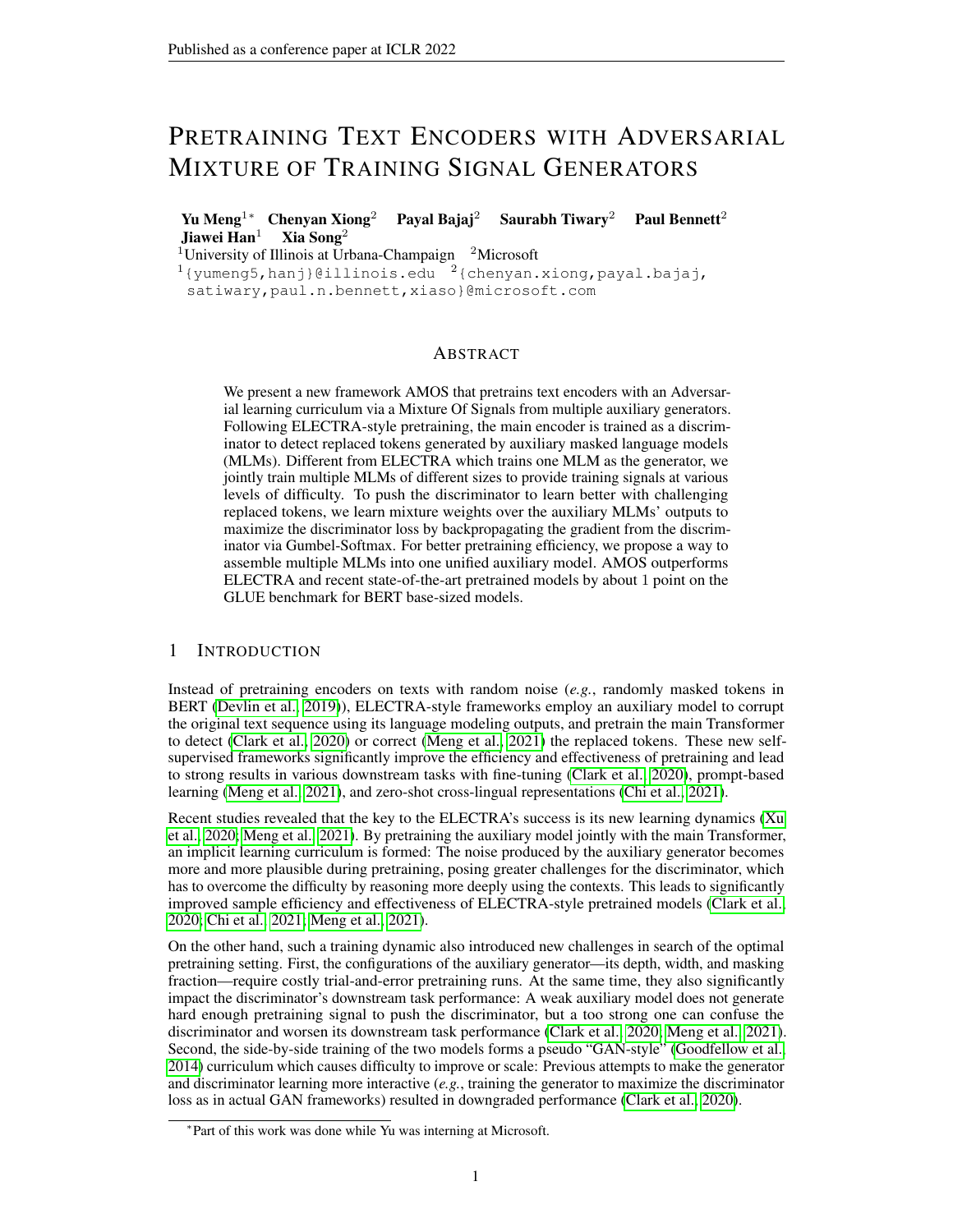<span id="page-14-2"></span>

| Model                  | <b>Params</b> | $MNLI-(m/mm)$ | QQP  | <b>ONLI</b> | $SST-2$ | CoLA | <b>RTE</b> | <b>MRPC</b> | <b>STS-B</b> | AVG  |  |  |
|------------------------|---------------|---------------|------|-------------|---------|------|------------|-------------|--------------|------|--|--|
| <b>Base Setting:</b>   |               |               |      |             |         |      |            |             |              |      |  |  |
| <b>BERT</b>            | 110M          | 84.6/83.4     | 89.2 | 90.5        | 93.5    | 52.1 | 66.4       | 84.8        | 85.8         | 80.8 |  |  |
| <b>ELECTRA</b>         | 110M          | $85.8/-$      | 89.1 | 92.7        | 93.4    | 59.7 | 73.1       | 86.7        | 87.7         | 83.5 |  |  |
| COCO-LM                | 110M          | 88.3/88.1     | 89.9 | 93.3        | 94.9    | 61.9 | 81.5       | 87.8        | 88.6         | 85.8 |  |  |
| <b>AMOS</b>            | 110M          | 88.9/88.1     | 90.0 | 93.6        | 95.3    | 68.7 | 81.1       | 88.5        | 90.2         | 87.0 |  |  |
| <b>Base++ Setting:</b> |               |               |      |             |         |      |            |             |              |      |  |  |
| <b>ELECTRA</b>         | 110M          | 88.5/88.0     | 89.5 | 93.1        | 96.0    | 64.6 | 75.2       | 88.1        | 90.2         | 85.6 |  |  |
| COCO-LM                | 134M          | 89.8/89.3     | 89.8 | 94.2        | 95.6    | 68.6 | 82.3       | 88.5        | 90.3         | 87.4 |  |  |
| <b>AMOS</b>            | 134M          | 90.4/89.9     | 90.2 | 94.6        | 96.8    | 69.2 | 83.6       | 88.9        | 91.3         | 88.1 |  |  |

Table 7: GLUE test set scores obtained from the GLUE leaderboard. We follow the standard in recent research to construct the test predictions: Searching for best hyperparameters with ten random seeds on each task individually and using the best development set model on testing data. All results are from vanilla single-task fine-tuning (no ensemble, task-specific tricks, etc.).

Table 8: Ablations on the development sets of all GLUE tasks and SQuAD 2.0 that eliminate (-), add (+) or switch (w.) one component. We show the median and standard deviation (as subscripts) of five random seeds on each task. The results are extensions of Table [2.](#page-7-0)

<span id="page-14-3"></span>

| Group                                              | Method                                                        | <b>GLUE Single Task</b>                                                                                                |                                                   |                                              |                                                       |                                                  |                                                         |                                                           |                                                    |                                                           | SOuAD <sub>2.0</sub>                          |
|----------------------------------------------------|---------------------------------------------------------------|------------------------------------------------------------------------------------------------------------------------|---------------------------------------------------|----------------------------------------------|-------------------------------------------------------|--------------------------------------------------|---------------------------------------------------------|-----------------------------------------------------------|----------------------------------------------------|-----------------------------------------------------------|-----------------------------------------------|
|                                                    |                                                               | $MNLI-(m/mm)$                                                                                                          | <b>QQP</b>                                        | <b>ONLI</b>                                  | $SST-2$                                               | CoLA                                             | <b>RTE</b>                                              | <b>MRPC</b>                                               | STS-B                                              | EМ                                                        | F1                                            |
|                                                    | AMOS <sub>Base</sub>                                          | $88.9_{\cup 1} = 88.7_{\cup 1}$                                                                                        | $92.3_{0.0}$                                      | $93.6_{0.1}$                                 | 94.202                                                | $70:7_{1.5}$                                     | $86.6_{1.4}$                                            | $90.9_{0.4}$                                              | $91.6_{0.1}$                                       | 84.20.2                                                   | 87.2 <sub>0.3</sub>                           |
| Curriculum<br>Setup                                | w. random layer<br>w. layer switch                            | $88.601 = 88.301$<br>$88.6_{0.1} = 88.4_{0.1}$                                                                         | $92:2^{0.1}$<br>$92:2^{0.1}$                      | 93:20.2<br>$93.0_{0.1}$                      | 93.902<br>$94.0_{0.3}$                                | $70.21 - 6$<br>70.2 <sub>1.0</sub>               | $84.81 \cdot 0$<br>$85.6_{0.9}$                         | $91.40 - 7$<br>$90.91 \cdot 0$                            | 91.8 <sub>0.2</sub><br>$91:6_{0.1}$                | $83.6_{0.2}$<br>$83.30 - 3$                               | 86.602<br>86:20.1                             |
| <b>Adversarial</b><br>Setup                        | - adv. train<br>+ adv. MLM<br>w. final mix weights            | $88:7_0.1 = 88.5_0.1$<br>88.6 <sub>0:1</sub> =88.7 <sub>0:2</sub><br>$88.4_{0.1} = 88.0_{0.1}$                         | $92.30 - 1$<br>$92:2^{0.1}$<br>92:20:1            | 93:20:1<br>93.50.2<br>93.002                 | 94.202<br>$93.80 - 3$<br>93.60.3                      | 71.309<br>71:310<br>70.90.8                      | $87.0$ <sub>1:1</sub><br>85.9 <sub>1.2</sub><br>83.01.0 | 90.90.9<br>91:41.0<br>90.9 <sub>0.5</sub>                 | $91.50 - 1$<br>91.8 <sub>0.1</sub><br>91:30:2      | $83.90 - 1$<br>84.20.2<br>83.50.1                         | 86.80.2<br>$87.2_{0.1}$<br>86:50:1            |
| Multi-MLM<br>Setup                                 | - stop grad.<br>w. separate MLM gen.<br>w. three 4-layer gen. | $88.40 - 88.60 - 1$<br>$88.8_{0.1} = 88.7_{0.2}$<br>$88.60:1 = 88.40:3$                                                | $92.30 - 1$<br>$92.30 - 1$<br>91.90.0             | 93.9002<br>93:20.1<br>92.80.2                | $93.90 - 4$<br>94.002<br>93.91.0                      | $71.1_{1.1}$<br>72.10.8<br>69:71:3               | $87.0_{2:0}$<br>85:21.2<br>83.00.9                      | 91:20.7<br>90:70:6<br>90.91.0                             | $91.6_{0.1}$<br>91:60:1<br>91:20.2                 | $83.6_{0.2}$<br>$83.40 - 3$<br>$83.00 - 3$                | 86.602<br>$86.50 - 3$<br>85.902               |
| <b>Backbone</b><br>(No Multi-MLM<br>No Adv. Train) | 4-layer gen.<br>6-layer gen.<br>8-layer gen.<br>12-layer gen. | $88.40 \cdot 1 = 88.20 \cdot 0$<br>$88.60 \cdot 1 = 88.30 \cdot 1$<br>$88.3_{0.2} = 88.1_{0.1}$<br>$87.80.2 = 87.50.2$ | 92:200<br>92:20:1<br>$92:1_{0:1}$<br>$92:1_{0:1}$ | 93.102<br>93:20.1<br>93.0022<br>$92:7_{0.1}$ | $94.20 - 5$<br>93:20.5<br>$93.50 - 5$<br>$92:7_{0:2}$ | 69:21:1<br>69:21:7<br>$70.01 - 2$<br>$69.30 - 4$ | 84.81.2<br>83:41:1<br>85:210<br>81.6 <sub>0.5</sub>     | 91:20.4<br>90:20:7<br>90:7 <sub>1.0</sub><br>$90.0_{0.7}$ | 91:30.1<br>91:40:2<br>$91:2_{0.1}$<br>$91:4_{0:2}$ | $83.10 - 3$<br>$83.20 - 2$<br>$83.30 - 3$<br>$82:4_{0.2}$ | 86.00.2<br>86:10:2<br>86:30:3<br>$85.5_{0.2}$ |

# <span id="page-14-0"></span>D GLUE TEST SET RESULTS

We show the GLUE test set scores obtained via private submissions to the GLUE leaderboard in Table [7.](#page-14-2) The baseline results are directly retrieved from the leaderboard or from their original papers. We use standard single-task fine-tuning to more directly reflect the improvements from pretrained models. The advantage of AMOS over strong baselines holds on the test set: Under both *base* and *base++* settings, AMOS outperforms ELECTRA [\(Clark et al., 2020\)](#page-9-1) and COCO-LM [\(Meng et al.,](#page-10-0) [2021\)](#page-10-0) on almost every task. Still, we would like to note that smaller tasks such as CoLA, RTE, and MRPC are not stable and leaderboard runs often use more sophisticated fine-tuning method to achieve better performance, for example, continuing training from the checkpoints fine-tuned on MNLI.

# <span id="page-14-1"></span>E MORE DETAILED ABLATION RESULTS

We show more detailed ablation results in Table [8](#page-14-3) which extends Table [2](#page-7-0) by including results from all GLUE tasks and showing the standard deviations. We also include two new ablations: *w. final mix weights* pretrains the discriminator all the way with the fixed mixture weights learned by AMOS at convergence; *w. three 4-layer gen.* trains the discriminator with mixtures over three 4-layer generators instead of the multi-layer MLM generator in AMOS.

AMOS has better performance than all other ablation versions on most large tasks (MNLI, QQP, SST-2 and SQuAD) which are considered more stable and reliable indicators of model effectiveness. Small tasks (CoLA, RTE, MRPC) have much higher variance than larger tasks, and usually require intermediate task training to yield stable results (*i.e.*, starting from checkpoints that are fine-tuned on MNLI [\(Clark et al., 2020;](#page-9-1) [He et al., 2021;](#page-10-15) [Liu et al., 2019\)](#page-10-13)).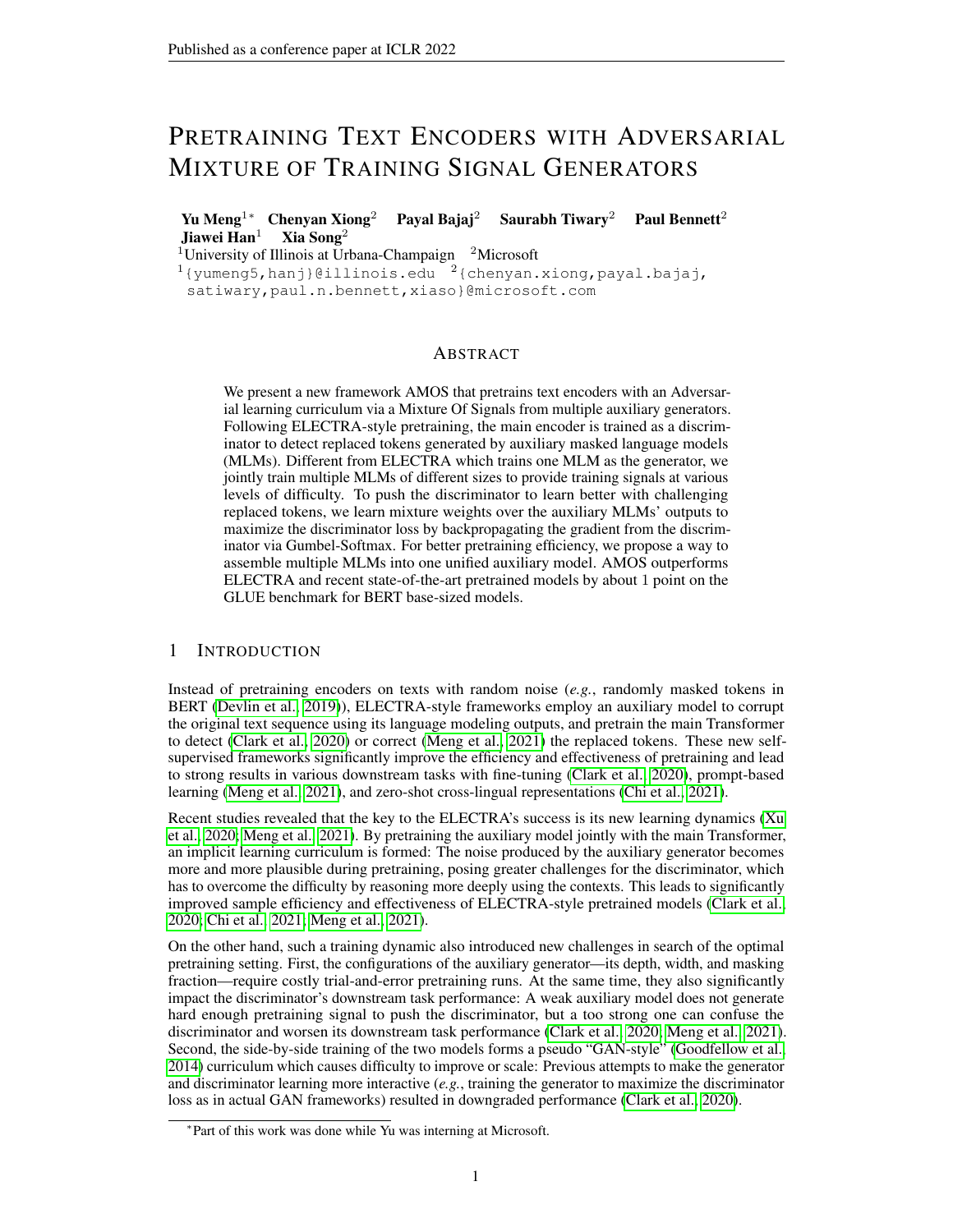<span id="page-15-1"></span>

| <b>MLM Layers</b>                      |                                                               | SOuAD 2.0                         |                                   |                                           |                               |                                               |                                     |                                   |                            |                                  |
|----------------------------------------|---------------------------------------------------------------|-----------------------------------|-----------------------------------|-------------------------------------------|-------------------------------|-----------------------------------------------|-------------------------------------|-----------------------------------|----------------------------|----------------------------------|
|                                        | $MNLI-(m/mm)$                                                 | <b>OOP</b>                        | ONLI                              | SST-2                                     | CoLA                          | <b>RTE</b>                                    | <b>MRPC</b>                         | STS-B                             | EМ                         | F1                               |
| On (4.6.8) (AMOS)                      | $88.9_{\text{O}:1} = 88.7_{\text{O}:1}$                       | $92.3_{0.0}$                      | $93.60 - 1$                       | 94:2 <sub>0:2</sub>                       | $70.71 - 5$                   | 86.614                                        | 90.904                              | $91.60 - 1$                       | 84.202                     | $87.20 - 3$                      |
| On (4.8)<br>On $(2,4,6,8)$<br>On all 8 | $88.602 = 88.402$<br>$88.40 - 88.30 - 8$<br>$88:20:1=88:00:2$ | $92.30 - 1$<br>92:20:1<br>92:20:1 | 93:40.1<br>93.50.2<br>$93.10 - 1$ | 94.402<br>93.8 <sub>0.3</sub><br>94. Oo 4 | 68.91.2<br>69:10.7<br>71.51.4 | $85.90 - 7$<br>$84.51 - 5$<br>$84.81 \cdot 0$ | 91.409<br>90.904<br>$90.71 \cdot 0$ | $91.50 - 1$<br>91:30.2<br>91.60.2 | 83.802<br>83.802<br>83.102 | 86:70.2<br>86.802<br>$86.00 - 1$ |

Table 9: Performance study with different numbers of MLM heads used in the generator. We show the median and standard deviation (as subscripts) of five random seeds on each task.

The instability of the GLUE small tasks is a widely-observed artifact in pretraining research. It is standard (and recommended) practice to *not* rely on these small unstable tasks for ablation studies. For example, to ensure a correct understanding of research progress, previous studies including BERT [\(Devlin et al., 2019\)](#page-9-0), RoBERTa [\(Liu et al., 2019\)](#page-10-13), ELECTRA [\(Clark et al., 2020\)](#page-9-1), and DeBERTa [\(He et al., 2021\)](#page-10-15) all perform ablation studies on large GLUE tasks like MNLI. We include the ablation results on small GLUE tasks in Table [8](#page-14-3) *only for reference*.

Furthermore, we show the standard derivations of the same pretrained checkpoint when fine-tuned on the corresponding tasks with different random seeds. They further confirm that these smaller tasks have large variance in the fine-tuning stage. Observing the variance of the pretraining stage (*i.e.*, changes in model performance when pretrained with different random seeds) requires running the costly pretraining multiple times which is often infeasible. We would like to refer to a recent study [\(Sellam et al., 2022\)](#page-11-15) which reveals that these small GLUE tasks are very unstable, and the same model pretrained with different random initialization can have 2 5 points difference in performance upon fine-tuning on these small tasks, while in comparison, observations on MNLI are more reliable. Since in this paper we only perform single-task fine-tuning without any intermediate task training, we mainly rely on large task results for evaluating the effectiveness of different model components. The GLUE average score is more of a convenient reference point as used in the pretraining research community.

# <span id="page-15-0"></span>F PERFORMANCE STUDY WITH DIFFERENT NUMBERS OF MLM HEADS

In this experiment, we study the performance of AMOS with different numbers of generator MLM heads K. In addition to the original AMOS which uses three MLM heads, we also show in Table [9](#page-15-1) the downstream task performance when two MLM heads (at the 4th and 8th layers), four MLM heads (at the 2nd, 4th, 6th and 8th layers) and eight MLM heads (at each layer) are used. We note that increasing MLM heads does not necessarily lead to better performance, since having more MLM heads means that each MLM block (partitioned by the stop gradient operators at each MLM layer) will become shallower with weaker MLM learning capacity. We have also tried inserting the same amount of MLM heads at different layers of the generator, but it does not improve the results.

# G DISCUSSIONS ON USING GUMBEL-SOFTMAX FOR GRADIENT ESTIMATION

In this work, we use Gumbel-Softmax to enable gradient approximation of the non-differentiable sampling operation so that we are able to use the gradient backpropagated from the discriminator to train the mixture weights. There are other possible approaches for discriminator gradient estimation, including REINFORCE [\(Yu et al., 2017\)](#page-11-16) which has been explored in the ablation studies of ELECTRA [\(Clark et al., 2020\)](#page-9-1), or directly operating in the hidden states of the generator instead of in its discrete output space which has been studied in adversarial learning based text generation research [\(Subramanian et al., 2018;](#page-11-17) [Zhang et al., 2017;](#page-11-18) [Zhao et al., 2018\)](#page-12-4). We would like to note that as our first study on adversarial curriculum for language model pretraining, we prefer a simple framework and standard techniques to demonstrate that such a new direction is promising. We believe that exploring more sophisticated and advanced realizations for specific model components in our AMOS framework (*e.g.*, using better gradient estimators than Gumbel-Softmax) will be an interesting future work direction.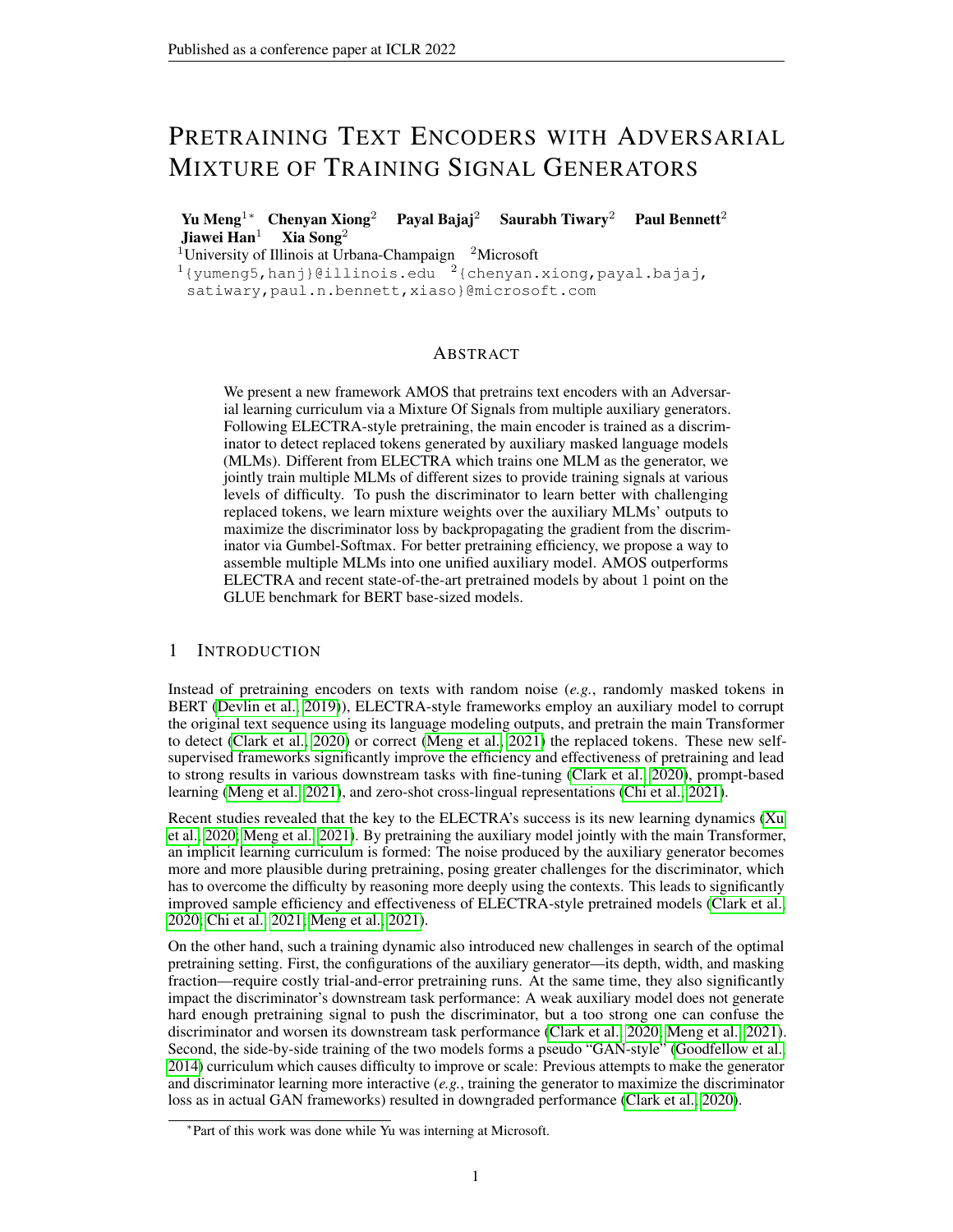Table 11: Examples of replaced tokens by different-sized MLM generators. Underlined words are masked out; the replaced tokens by 4/6/8-layer generators are marked in different colors.

<span id="page-16-3"></span>**Example 1.** "Here, let me show you that animal." He pointed up to  $(at/ath)$  the canopy; hanging from a white branch was (of/stood/stood) a pale, hairless creature (shape/plant/animal). It was bilaterally symmetrical, with two pairs of tightly (long/firmly/strongly) folded limbs, but did not appear to have any discernible head.

Example 2. In 2012, about  $3/000$  (6/1,800/1,800) villagers remained in Rammun, while there are about 7; 000 in the Palestinian diaspora, chiefly in the United States. Many in the diaspora have second homes in the (this/the/their) village. These homes have been troubled by burglaries, therefore some owners have organised night-watches (things/boxes/searches).

# H PROBING EXPERIMENTS WITH DIFFERENT SETUPS

In addition to the probing experiments conducted in Section [5.2,](#page-7-1) we also show the results under a different setup: Instead of testing the linguistic information captured by different MLM layers in AMOS generator, we conduct the same tests on separate generators with different depths (4 layers, 6 layers and 8 layers). The probing test results on eight tasks are shown in Table [10.](#page-16-2) Similar to the results in Table [3,](#page-7-0) generators of different depths are good at capturing different types of linguistic information. Therefore, it is also possible to compose diverse training signals with multiple separate generators with different numbers of layers. Such findings may be useful for future studies that explore using multiple different-sized auxiliary models to provide training signals emphasizing different linguistic aspects.

Table 10: Edge probing results of (separate) generators with different numbers of Transformer layers.

<span id="page-16-2"></span>

| <b>Tasks</b>     | 4 layer | 6 layer | 8 layer |
|------------------|---------|---------|---------|
| <b>POS</b>       | 93.7    | 94.7    | 94.3    |
| Consts.          | 75.0    | 76.2    | 76.3    |
| Deps.            | 88.8    | 89.4    | 89.5    |
| Entities         | 93.6    | 94.8    | 94.9    |
| <b>SRL</b>       | 80.9    | 81.6    | 82.3    |
| Coref.           | 80.0    | 81.7    | 81.7    |
| SPR <sub>2</sub> | 79.8    | 81.3    | 80.2    |
| Relations        | 74.5    | 75.8    | 75.0    |
|                  |         |         |         |

### <span id="page-16-1"></span>I CASE STUDY

Table [11](#page-16-3) provides concrete cases of replaced tokens generated by different generator layers. The "mistakes" made by different generator layers have different levels of difficulty to be detected–The 4th layer MLM sometimes makes simple syntactic mistakes while the replaced tokens given by the 6th/8th layer are mostly plausible and need to be distinguished based on a deep understanding of the full contexts. This intuitively confirms our motivation that using a generator of multiple MLM heads can provide diverse pretraining signals to compose a more effective learning curriculum.

### <span id="page-16-0"></span>J THE ORIGINS OF REPORTED BASELINE SCORES

The baseline results reported in Table [1](#page-6-1) are obtained from the corresponding papers except the following: BERT/RoBERTa from [Bao et al.](#page-9-9) [\(2020\)](#page-9-9), ELECTRA from [Meng et al.](#page-10-0) [\(2021\)](#page-10-0), XLNet *base++* from [Bao et al.](#page-9-9) [\(2020\)](#page-9-9). When there are different reported scores for the same method, we use the highest of them in our comparisons.

# K SOCIETAL IMPACT

There have been concerns about the extensive costs of computing resource required by pretraining language models. The concerns include whether it is worthwhile to spend such enormous amount of resources in pretraining, and also whether the demanding resource requirements have posed a barrier for most institutions to conduct pretraining research, thus slowing down the overall scientific development.

One major motivation of this work is to more efficiently pretrain language models, including (1) to achieve better model effectiveness with fixed computing resource, and (2) to achieve the same